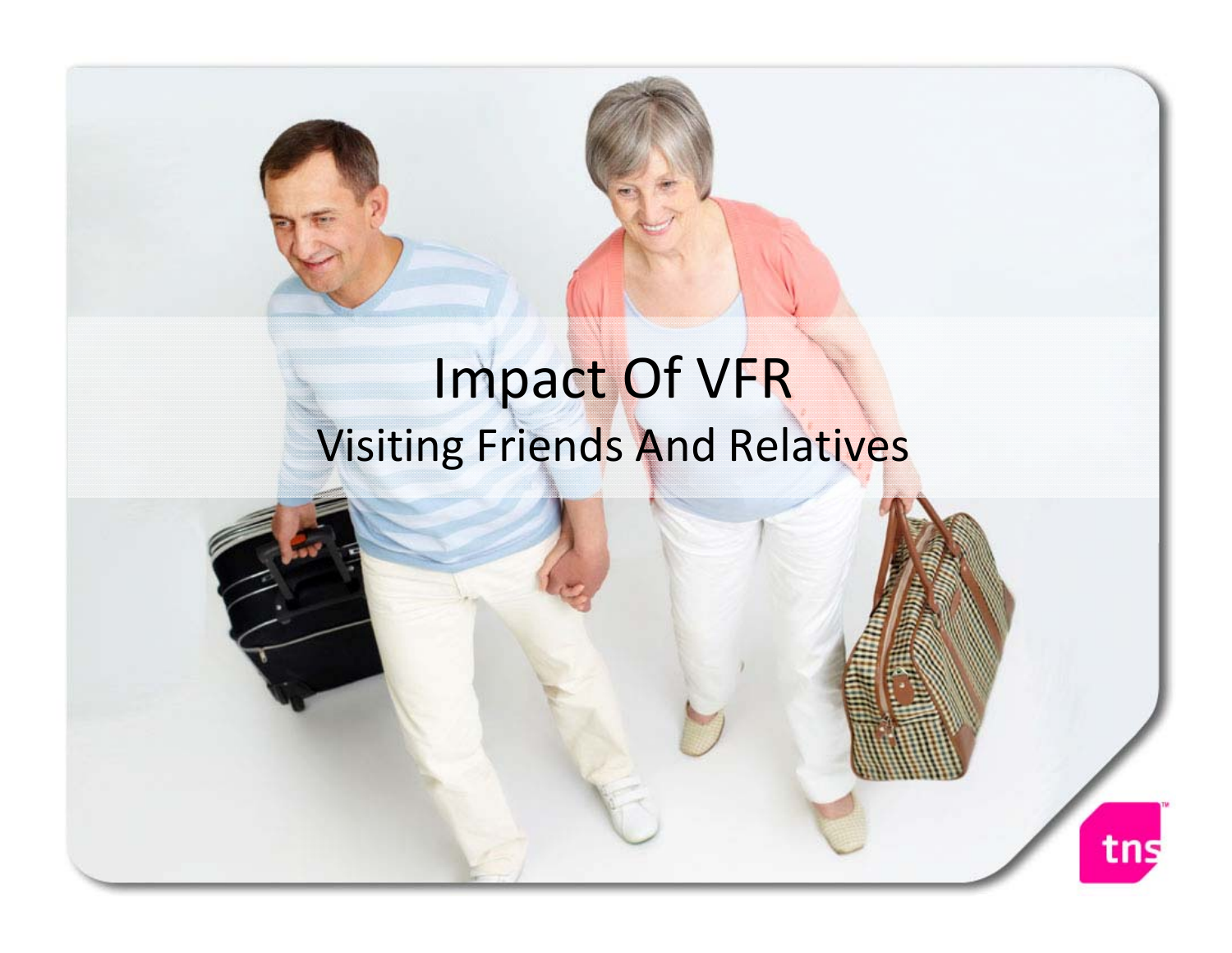# Executive Summary And Implications

tns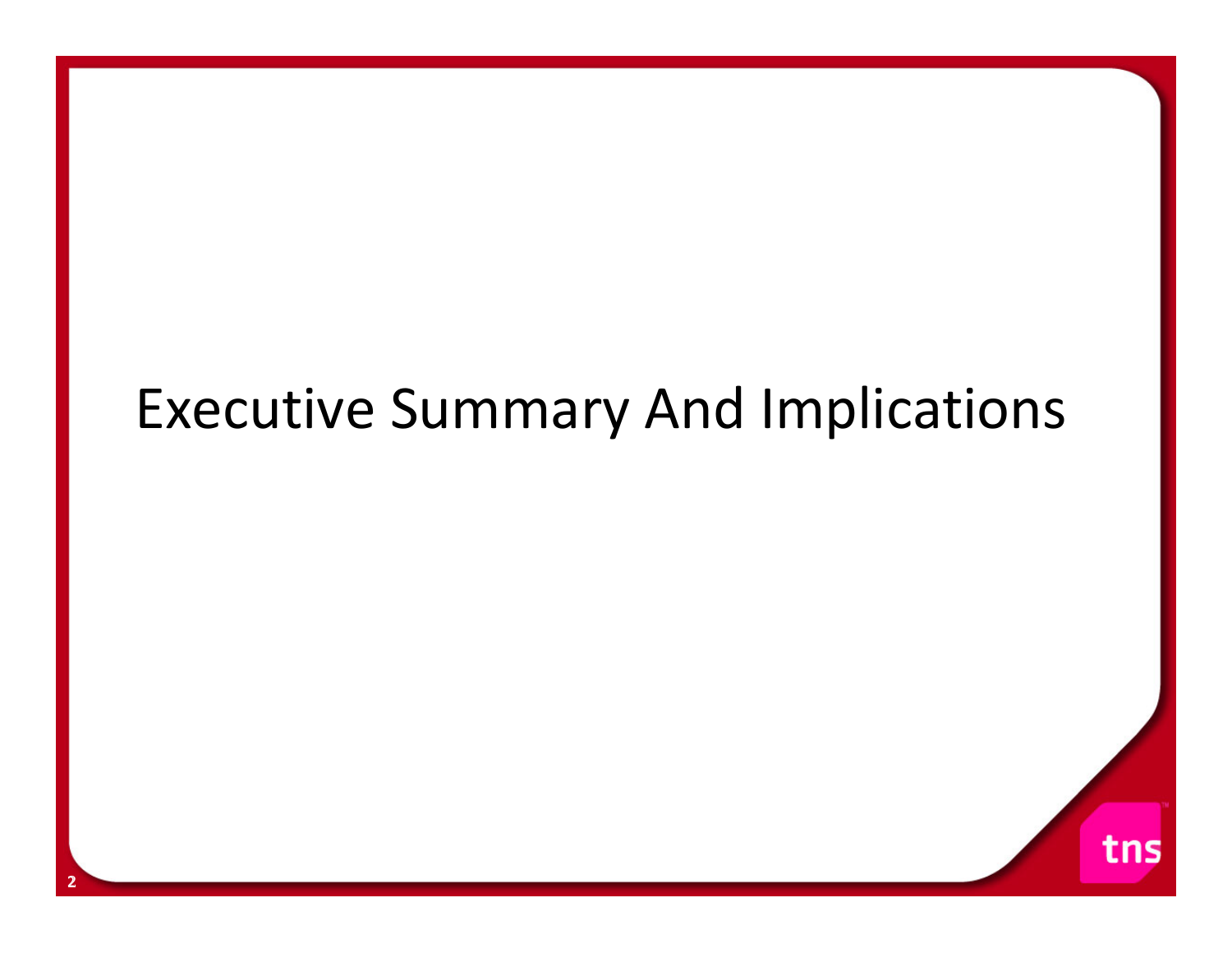**VFR plays <sup>a</sup> significant role in Ontario tourism, with many Ontarians acting as hosts to out‐of‐province guests.**

•The numbers are large not only when considering volume from other parts of Canada, but also when turning attention to the US and Overseas origin markets.

•Even when one focuses solely on the US Near and Mid Markets, more than 2 million Americans claim to have been hosted by Ontario residents in the past five years. And, these are certainly not isolated occurrences. They take place with some regularity with repeat visitation being the norm.

#### **Ontarians with out‐of‐province friends and relatives are provincial ambassadors.**

•The simple availability of hosts and host accommodation in Ontario clearly places the province in <sup>a</sup> much more favourable position for stimulating visitation beyond its borders.

•However, Ontario hosts are often the main drivers of these VFR visits ‐ they are the main attraction to the province, and also often initiate these trips by inviting their friends and relatives to visit and, in doing so, promoting the province's tourism attributes.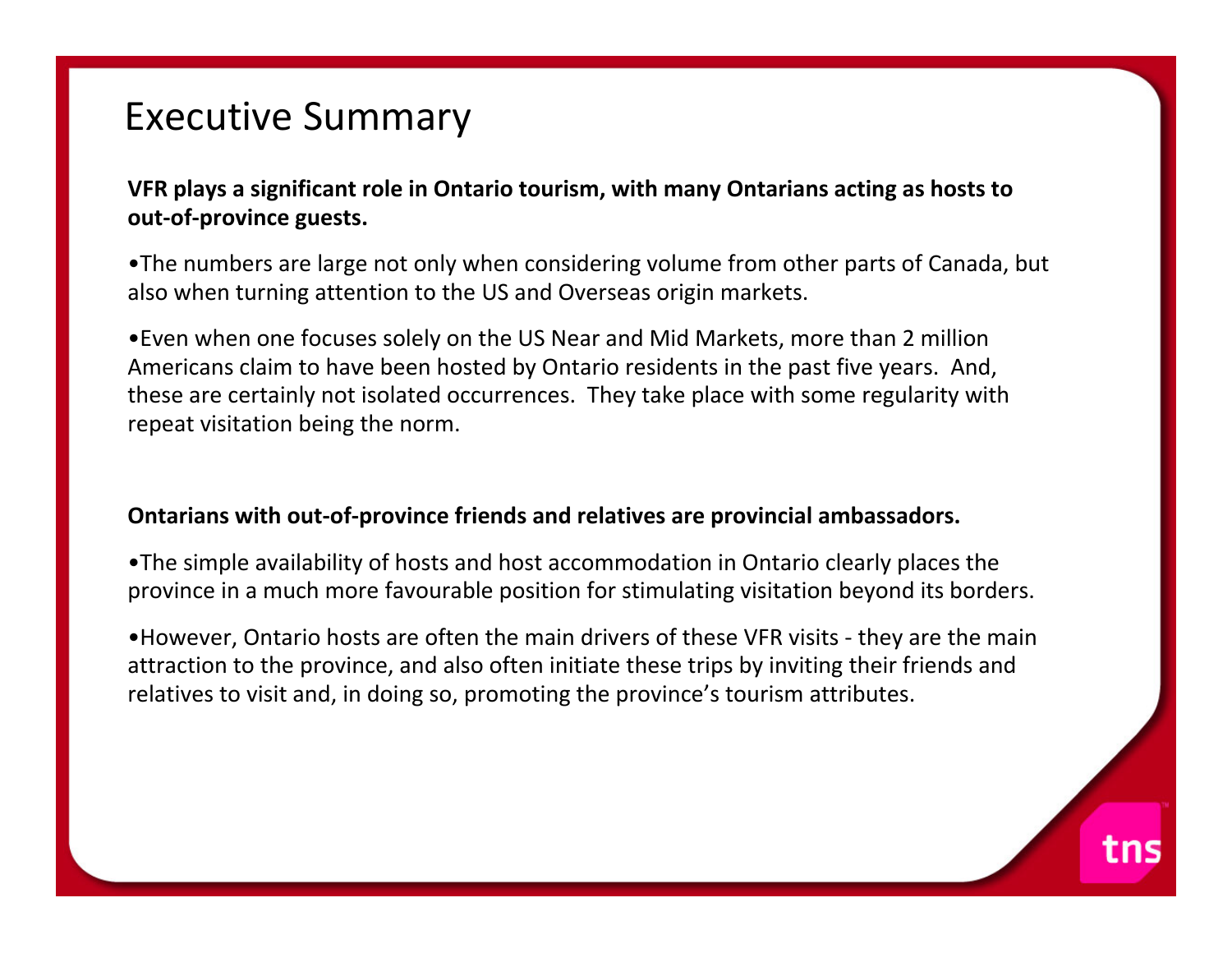#### **Ontarians with out‐of‐province friends and relatives are provincial ambassadors.** (cont'd)

- $\bullet$  The influence of Ontario hosts extends beyond initiating the trip itself. Hosts act, to <sup>a</sup> considerable extent, as "tour directors", often establishing the itinerary for their guests and strongly influencing the choice of attractions and experiences.
- • While past experiences are widely relied upon when planning guest visitation, hosts are very open to other influences, such as advertising and often actively seek information to supplement their own knowledge of the province and any research conducted by their guests themselves. This means that they are open to external marketing influences.
- • Visiting guests typically desire <sup>a</sup> tourism experience over and above the pleasure of spending time with their friends and relatives. Hosts act as key catalysts for this conversion from visitation to tourism, with their influence extending to other parts of the province beyond their own town or city. Moreover, the hosts themselves are quite commonly actively involved in the experience becoming tourists themselves and further boosting the economic impact of the visit.
- • The outcome of host involvement is <sup>a</sup> highly enjoyable guest experience. Hosted visitors express <sup>a</sup> very high level of satisfaction and intend to return to the province, regardless of point of origin. Certainly there is <sup>a</sup> desire to visit their hosts once again, but the appeal of the province itself also plays <sup>a</sup> role. Positive commentary surrounding scenery, entertainment attractions, activities and culinary opportunities suggests sufficient depth of experience to stimulate repeat touristic visitation.

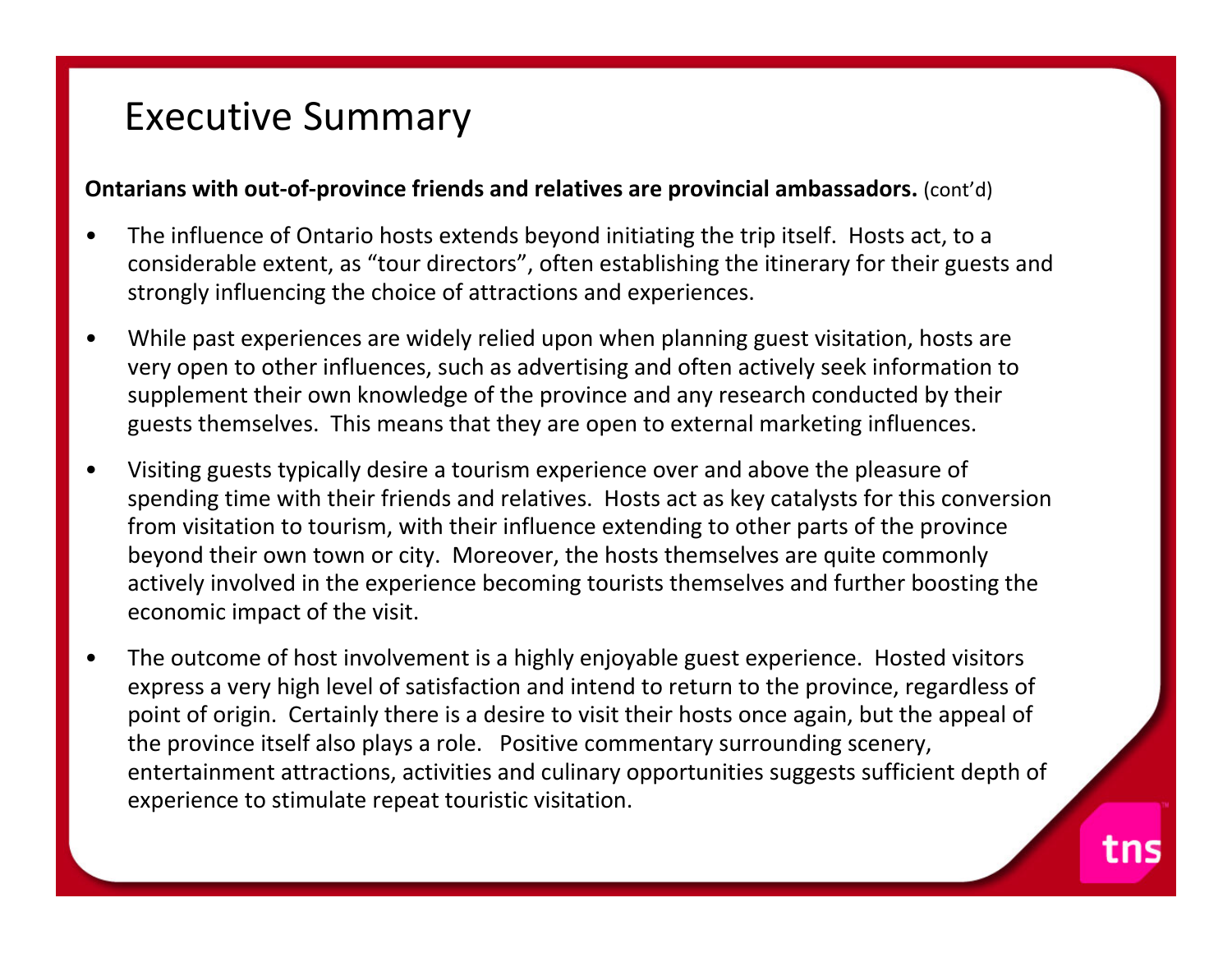**The economic impact of travel comes not only from the traveler, but also from the Ontario host.**

•Hosts are critical drivers of positive economic impact. They often stimulate the trip itself and play <sup>a</sup> central role in terms of extending length of stay.

•Though guests are often invited by their hosts to visit Ontario, many travelers are spending nights in paid accommodation at least for part of their trips. As <sup>a</sup> consequence, there are significant spin‐offs to the hospitality sector, akin to "pure pleasure trips". In addition to the expenses visitors are accumulating during their visit, these VFR trips also bringing in additional dollars by encouraging host spending. Ontarians spend <sup>a</sup> considerable amount of money when friends and relatives come to visit, mainly by providing meals (often out of home) and entertainment. In many cases, friend/relative visits also encourage the host to travel out of town with their guests, *creating significant incremental tourism impact.* This is especially true for VFR involving overseas guests.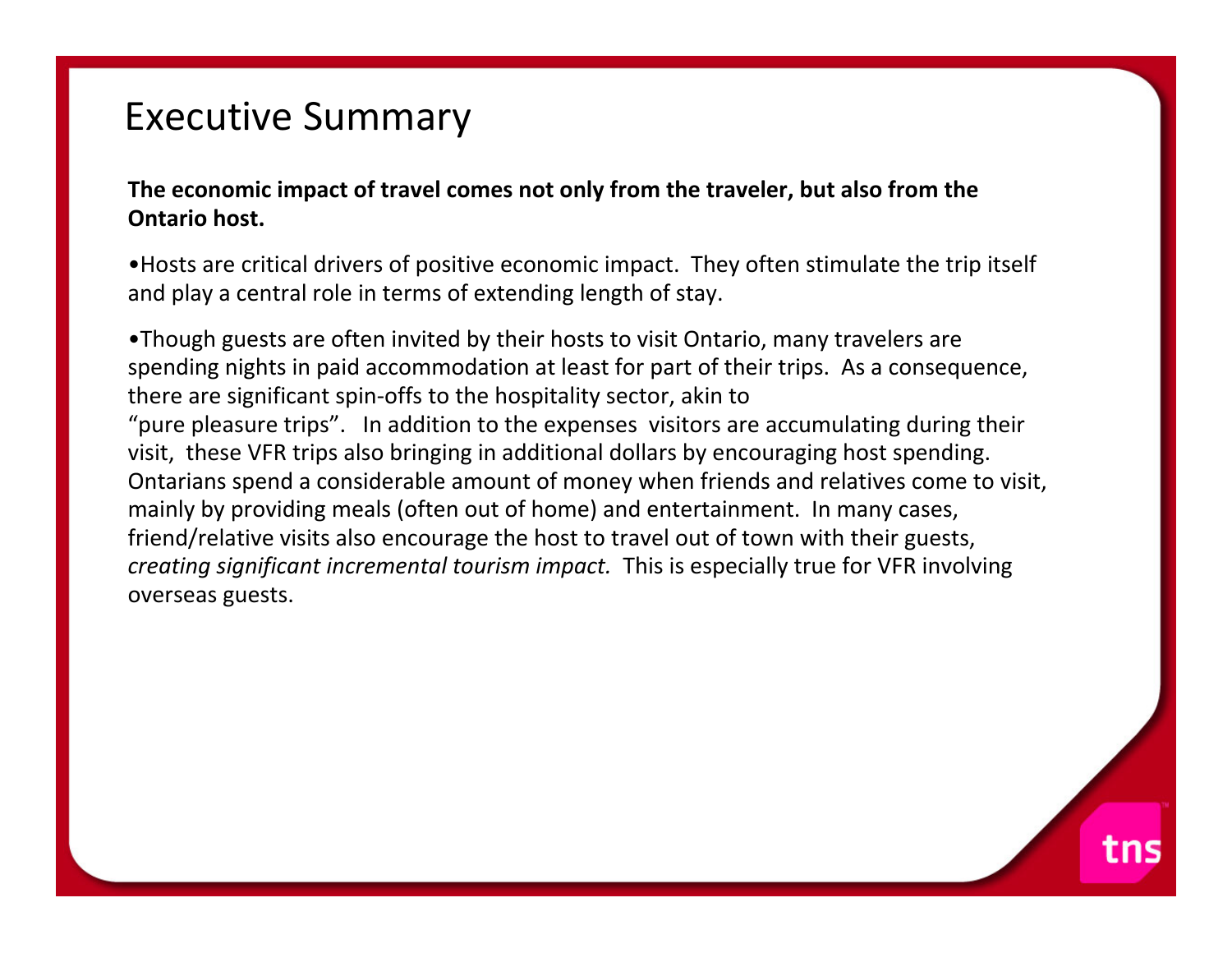#### **Guest origin impacts the type of hosting done in Ontario**

- • Guests from overseas generally stay the longest and are also most likely to be taken out of town by their hosts to see other Ontario destinations. They are also the most inclined to spend multiple nights in commercial accommodation beyond the nights they spend with their hosts. Not surprisingly, friends and relatives originating from nearby regions in Canada and the US tend toward shorter, but more frequent trips.
- • Overseas visitors tend to be better prepared when it comes to researching options for trip activities. This is quite understandable given that these trips tend to be longer and generally more significant than those of friends and relatives visiting from nearby locations. Still, like visitors from Canada and the US, overseas guests rely very heavily on host experience and suggestions to guide their activities while in Ontario.
- • In general, it can be said that while overseas visitors differ from both Canadians and Americans in <sup>a</sup> number of respects, the differences are largely tied to the more substantive nature of their trips and less well‐established knowledge of Ontario. Of key importance, the influence of the host on visitation and the trip experience is similarly powerful in all three cases.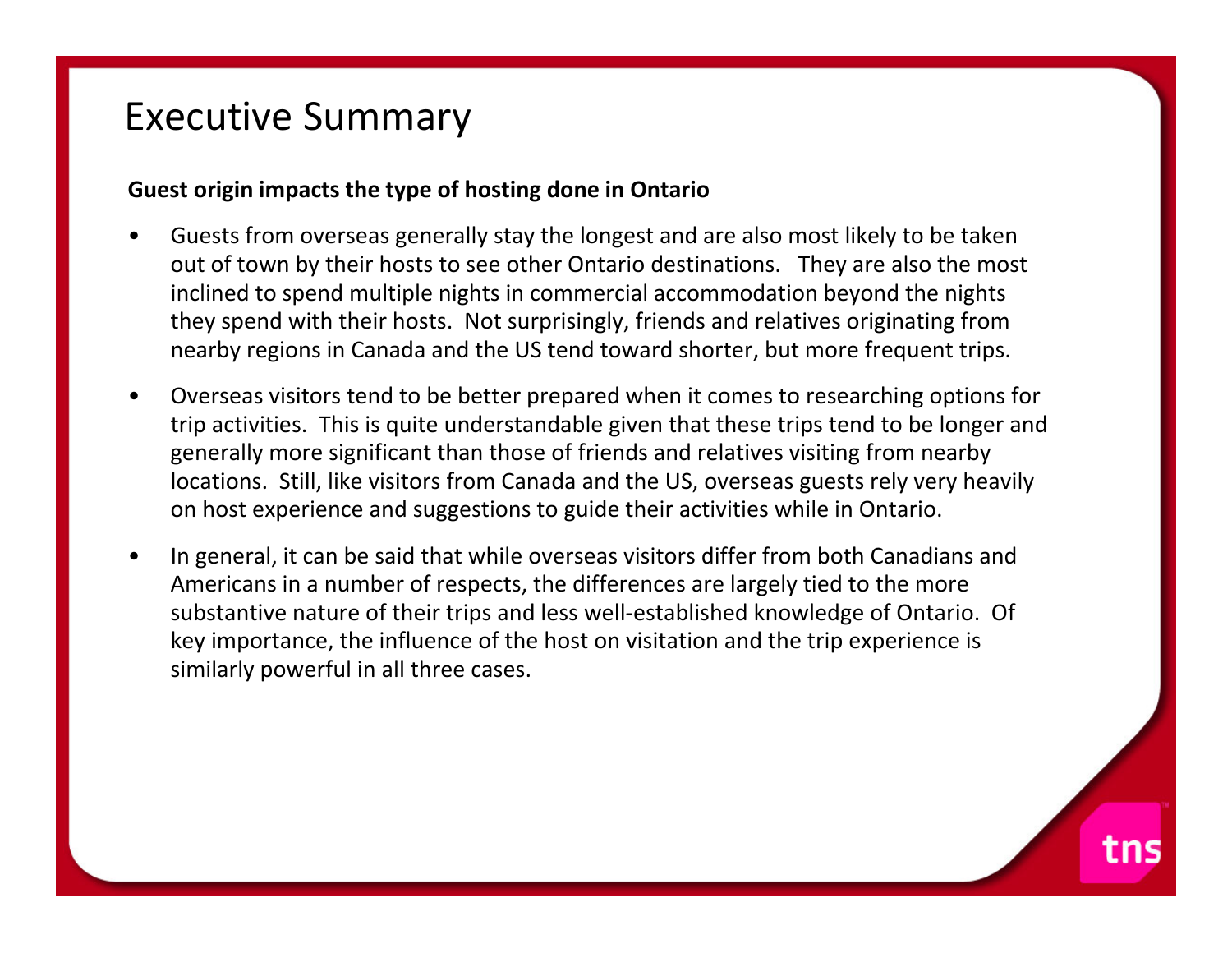#### Marketing Implications

- • There is an argument to be made that current and potential Ontario hosts are already well placed and receptive to the notion of encouraging visits from friends and family. They are also open to playing <sup>a</sup> central role when it comes to extending the visitation experience into something that has strong tourism/pleasure‐travel overtones and, as <sup>a</sup> consequence, more substantive economic impact.
- • In many ways, hosts should be seen as ambassadors who, through their very existence, remove some of the barriers to choosing Ontario. Furthermore, they are key to conveying positive information about, and stimulating interest in, the Ontario pleasure travel offer. They should, therefore, be considered <sup>a</sup> target for communications with the objective of encouraging and strengthening their ambassador role.
- • Marketing and communications might, in fact, go beyond simply raising the profile of this role. There should also, perhaps, be an effort to equip Ontario hosts with the information and inducements they need to more forcefully promote the fuller provincial offer to their friends and family. In other words, one might aspire to better equip hosts to become willing ambassadors capable of exciting their guests about Ontario and directing them to <sup>a</sup> wide variety of potential experiences.
- • Such initiatives might certainly extend to product packaging and value‐added offers. For instance, those assuming the role of host and ambassador could be provided with the opportunity to take advantage of host attraction packages and deals that assist them with stimulating the interest of friends and relatives. This would make their ambassador role easier to assume and provide an incentive for all parties to act on their interesst.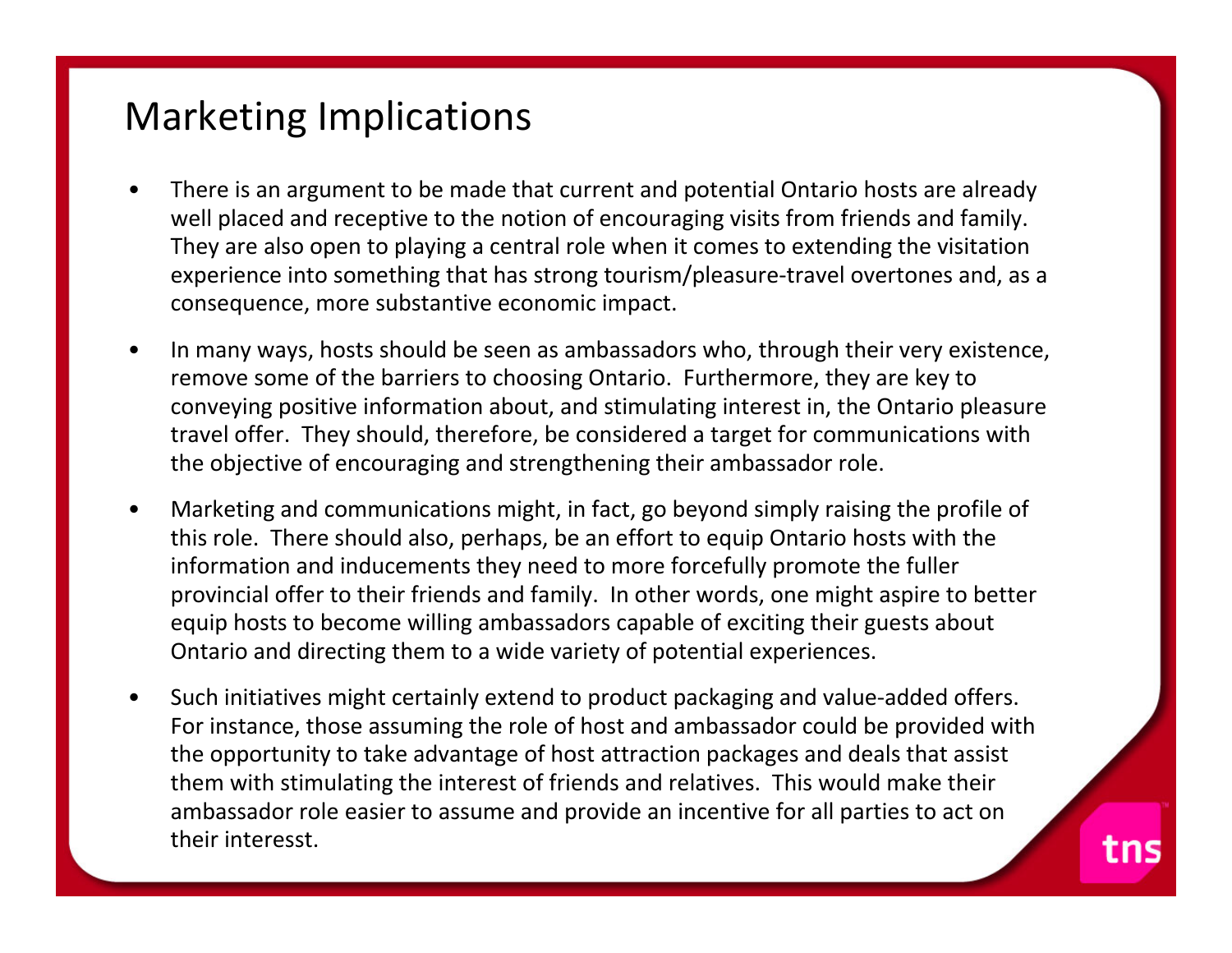#### Marketing Implications (Cont'd)

- • The notion of promoting VFR within the host community rather than the potential guest population would seem to make good economic sense. Hosts are, by definition, easier to reach from <sup>a</sup> simple geographic perspective. Perhaps, more importantly though, they are receptive to the idea of promoting the province and already exhibit the required behaviours. They are already primary catalysts of the decision to choose Ontario and, presumably can be easily persuaded to do so even more effectively if equipped with the necessary information and tools.
- • It goes without saying that initiatives directed to raising the awareness profile of hosting and offering incentives to do so would resonate with the large population of Ontario residents who have had past experience with hosting out‐of‐province friends and relatives. However, the same efforts should also resonate with many Ontarians who have not yet acted on the opportunity to .

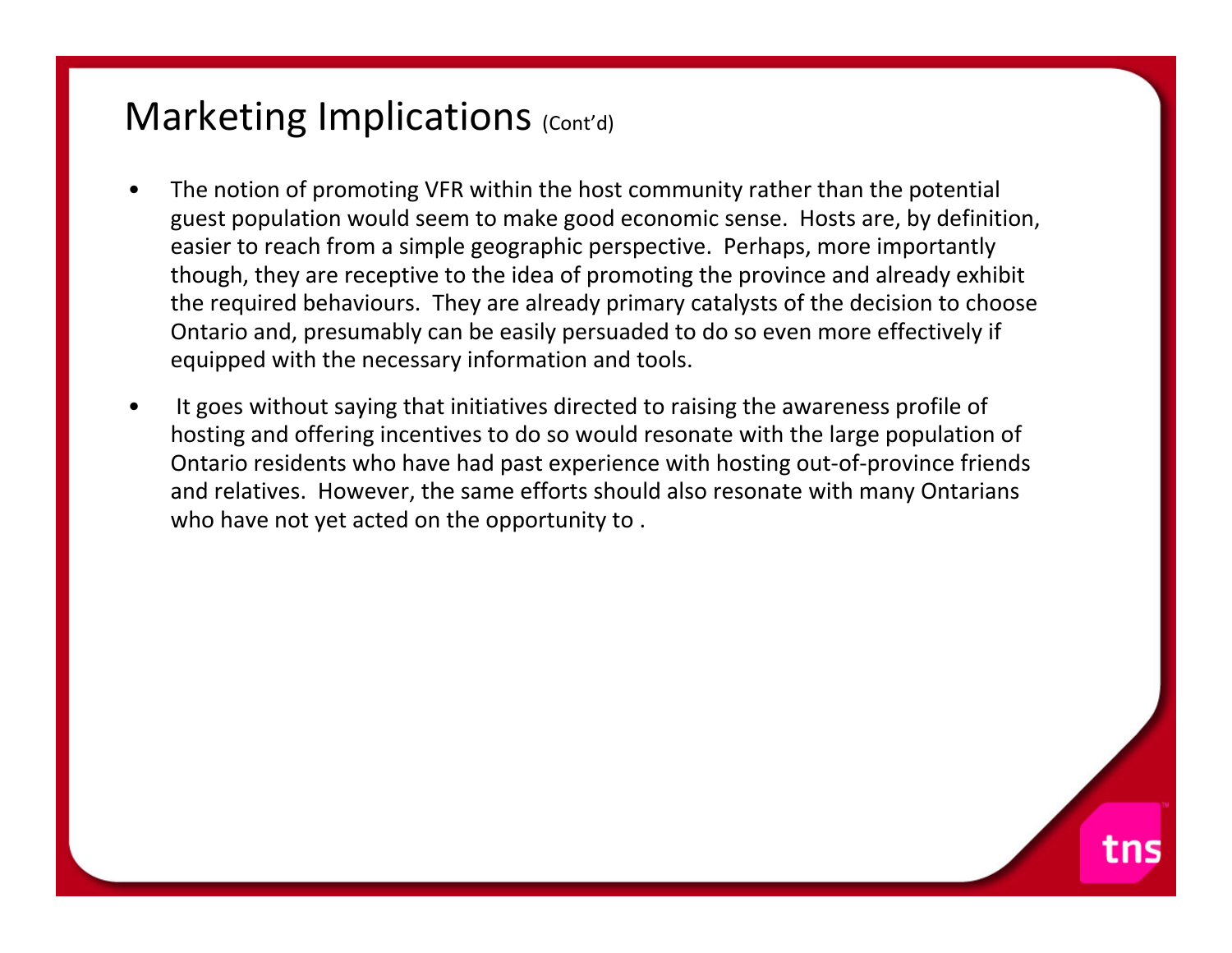#### **NOTE ON REPRESENTATIVENESS OF PANEL SAMPLING**:

The Ontario resident sample derived from the TNS Access Panel shows <sup>a</sup> modest degree of skewing toward those born in Canada. However, the degree of disproportionality is unlikely to have <sup>a</sup> major impact on the results, particularly given that the overall panel distribution by place of birth is quite closely aligned with Census statistics.

Still, one should be mindful of the fact that panels tend to under‐represent recent immigrants for reasons related to language, the immigrant focus on acclimatization to <sup>a</sup> new country and cultural reticence to participating in consumer panels. As <sup>a</sup> consequence, the opinions and experiences of recent immigrants as hosts of friends and relatives are possibly under‐represented in this survey.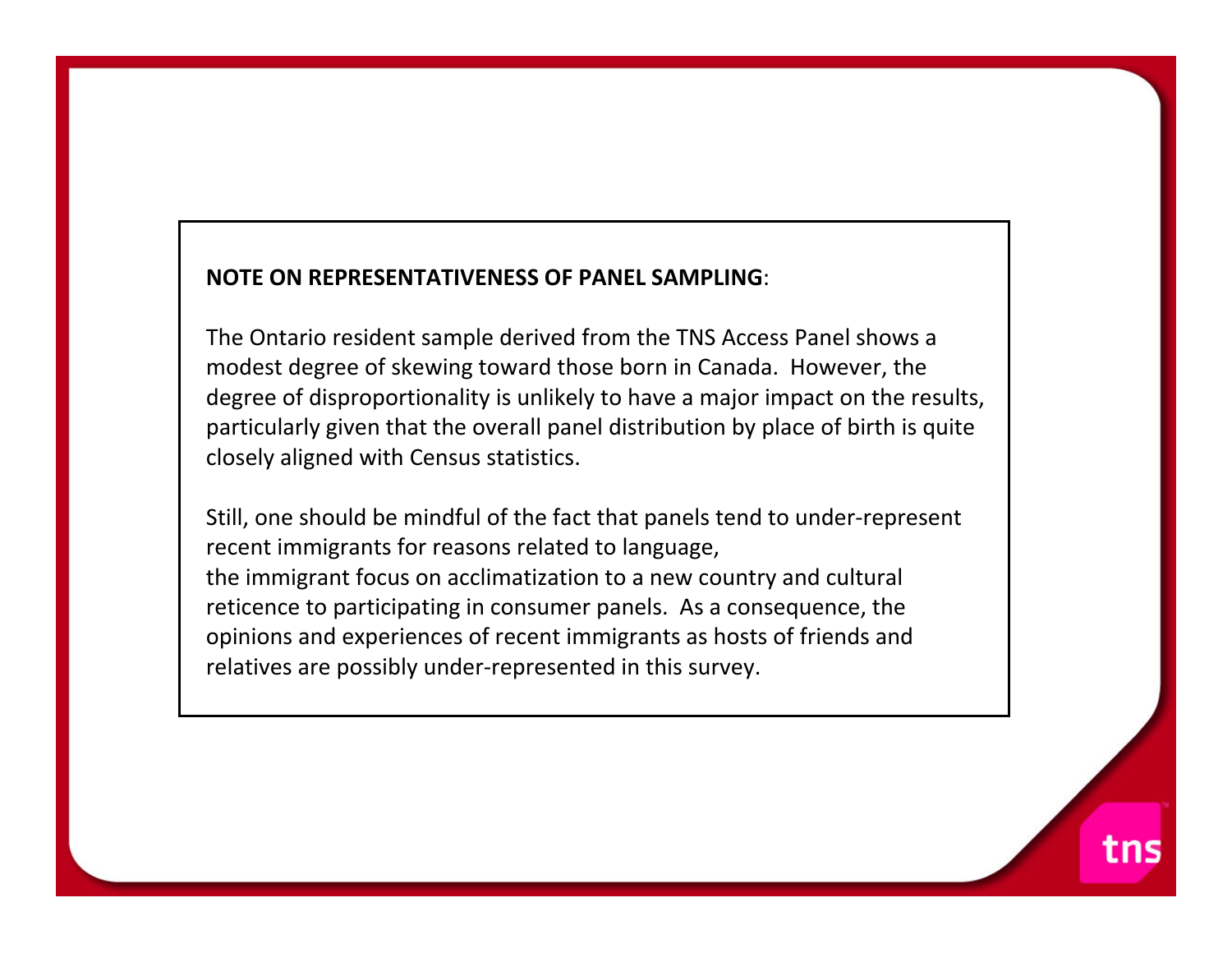## Basic VFR Metrics

#### **Among Ontarians hosting visitors from out‐of‐province**

#### **Among US Mid/Near Market residents hosted in Ontario**

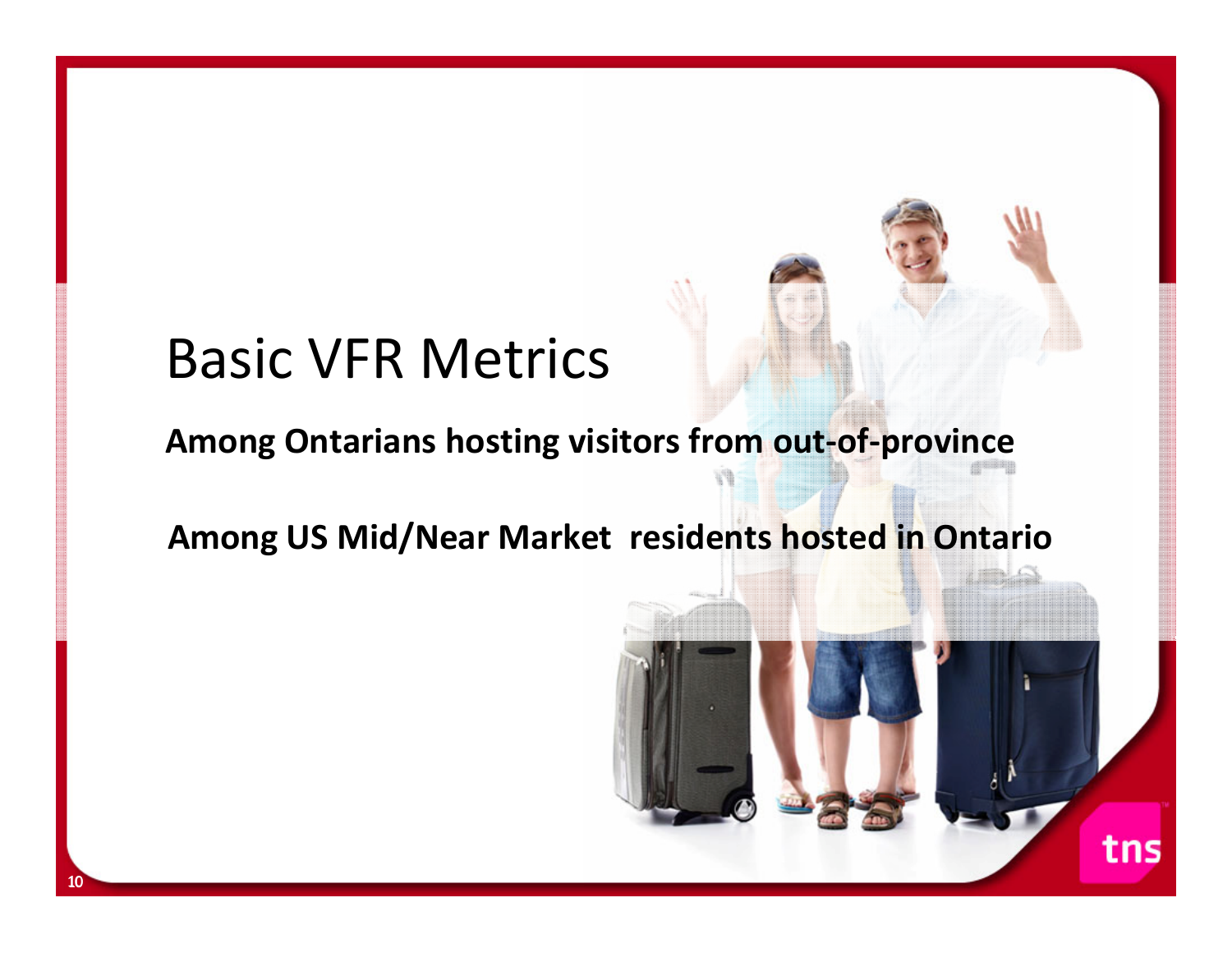#### Involvement With Ontario VFR

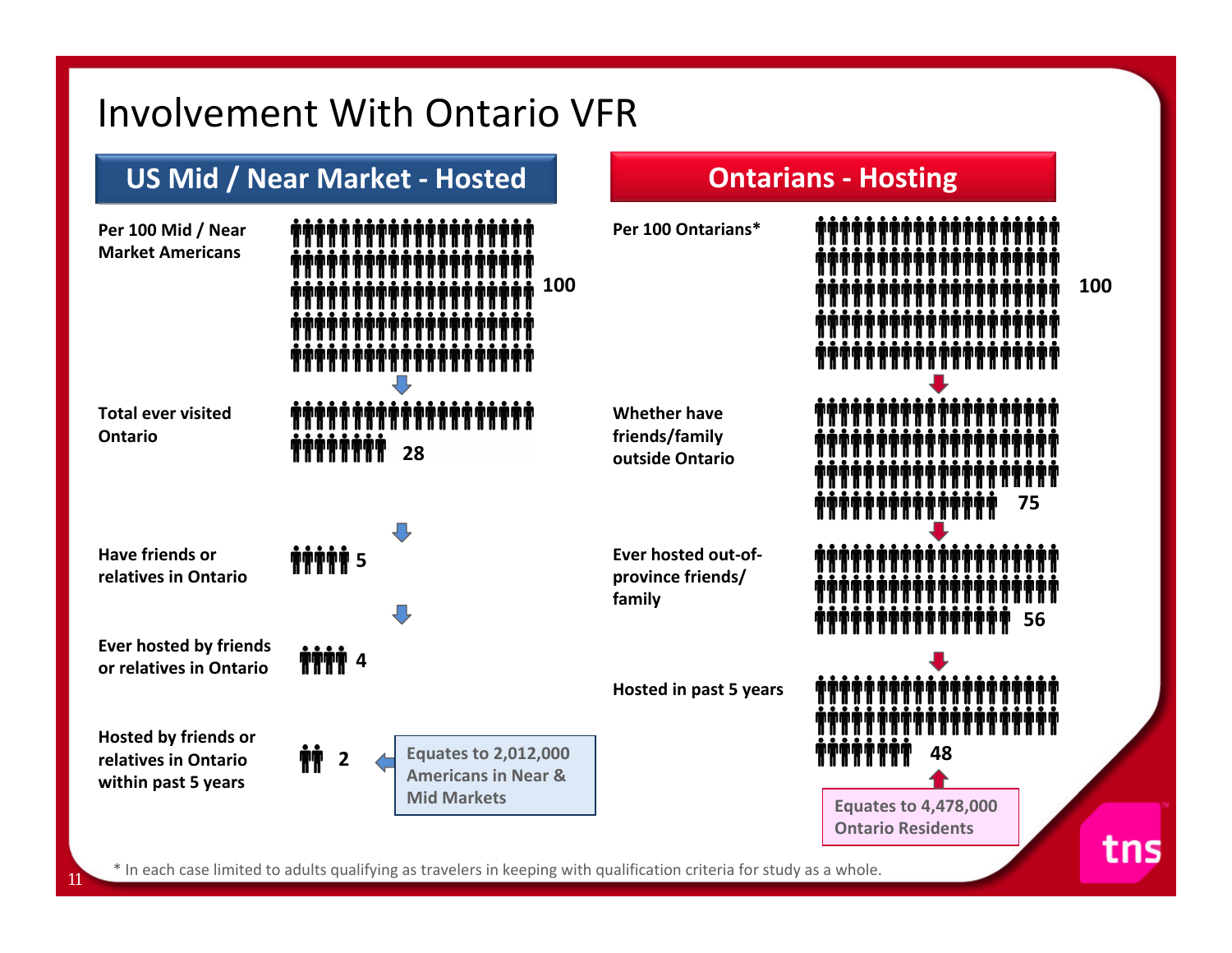#### Proximity Of Mid/Near Market Americans Hosted In Ontario

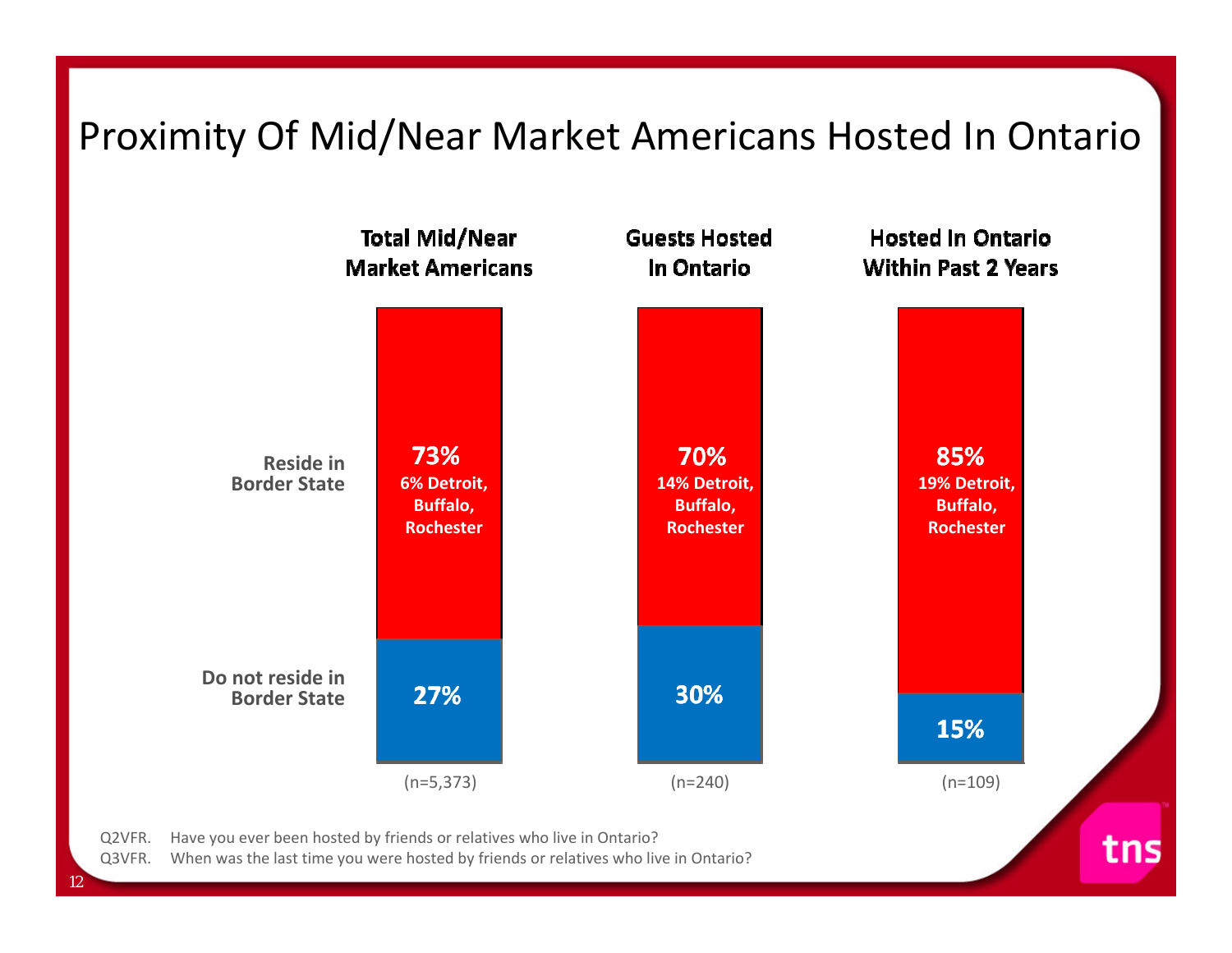#### Timing Of Last Ontario VFR Experience

#### **Total Mid / Near Market Americans**

#### **Total Ontarians**

tns



Q3VFR. When was the last time you hosted friends or relatives from other countries or provinces? (U.S.) When was the last time you were hosted by friends or relatives who live in Ontario?

Ratio of visits within past 12 months to 1‐2 years ago.

\*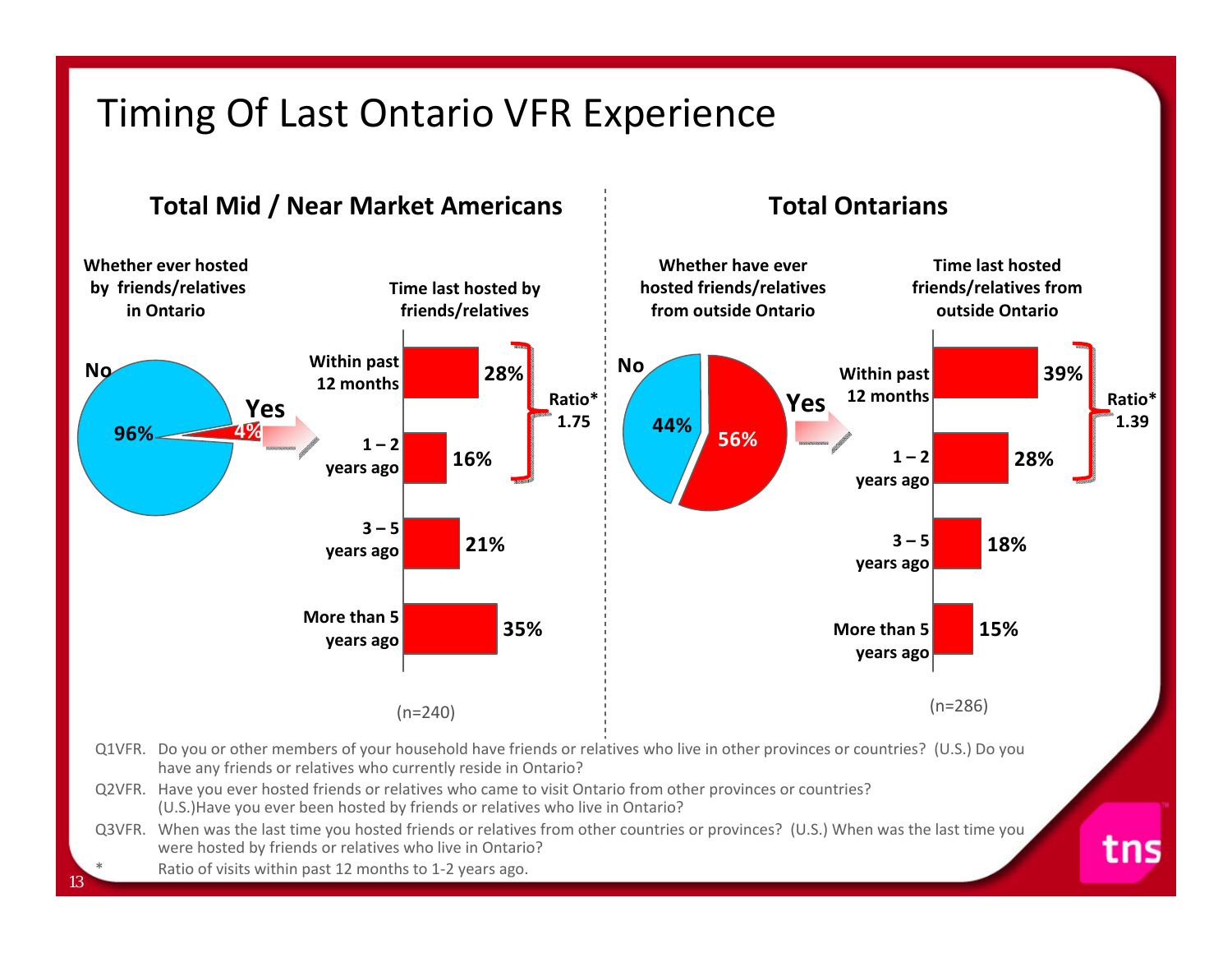## Number Of Hosted Visits In Past 2 Years

Among those hosted/hosting within past 2 years

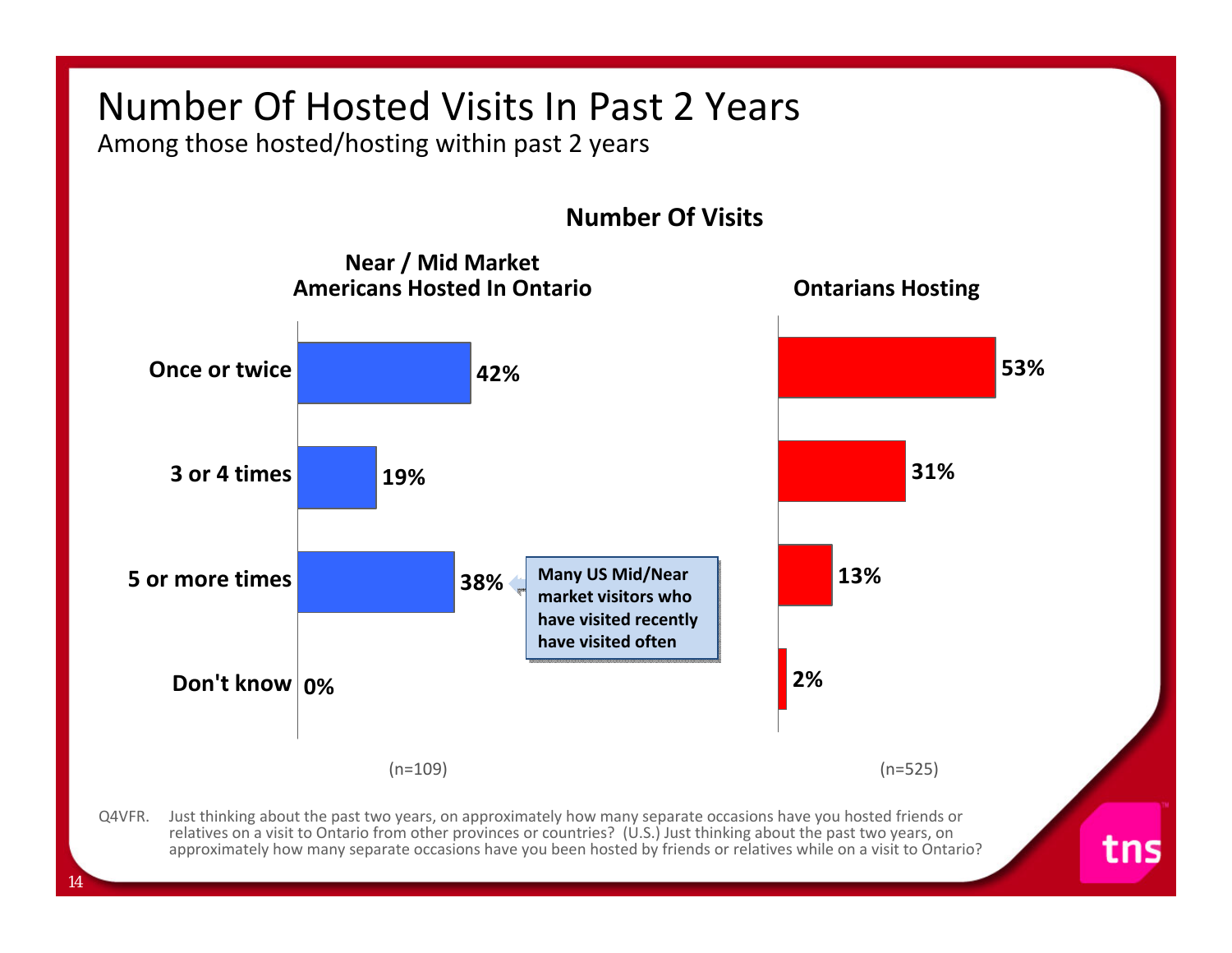## The Experience of Ontario Hosts

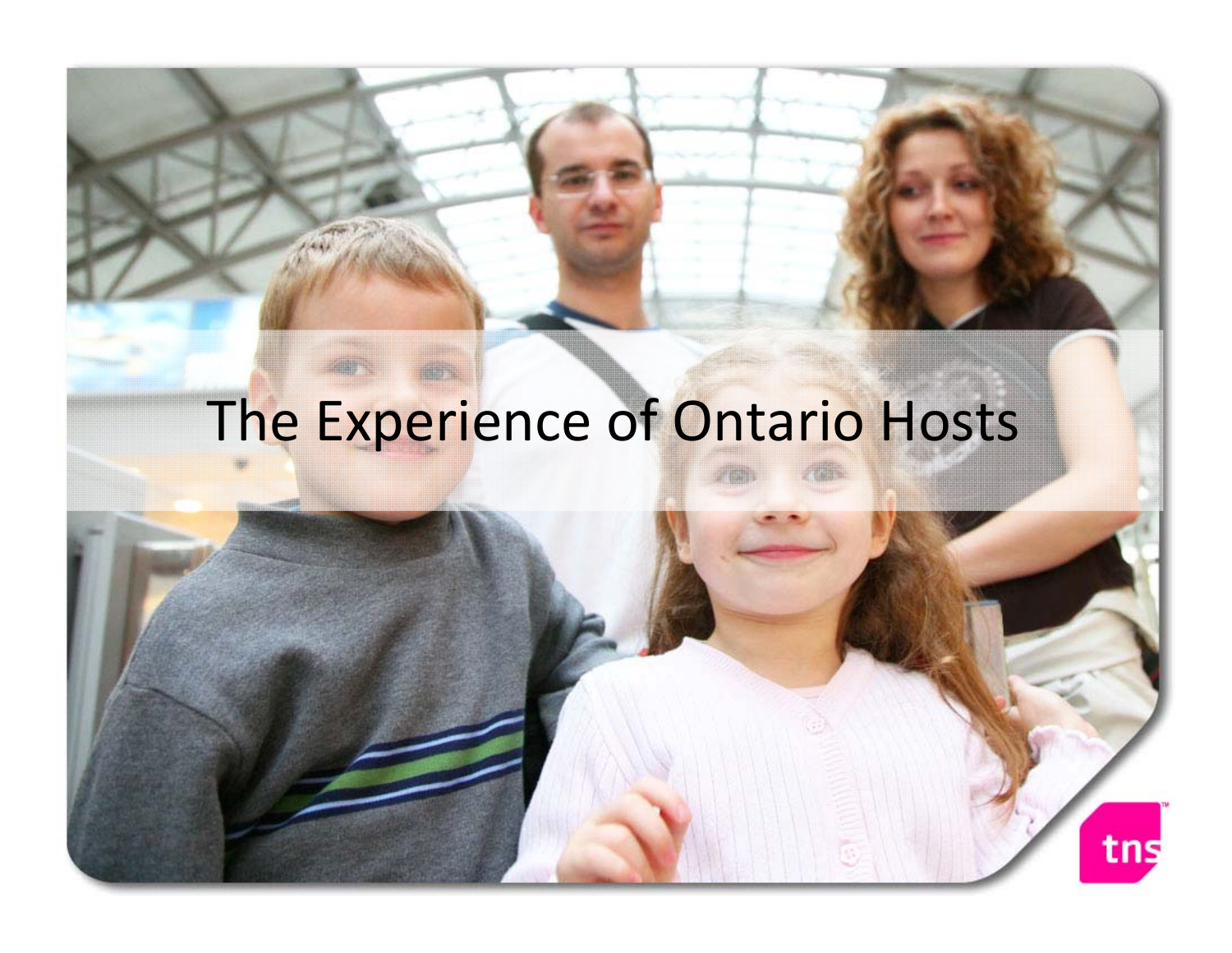#### Origin Markets Of Guests Hosted

16

Among Ontarians hosting friends/family from other provinces in past 5 years

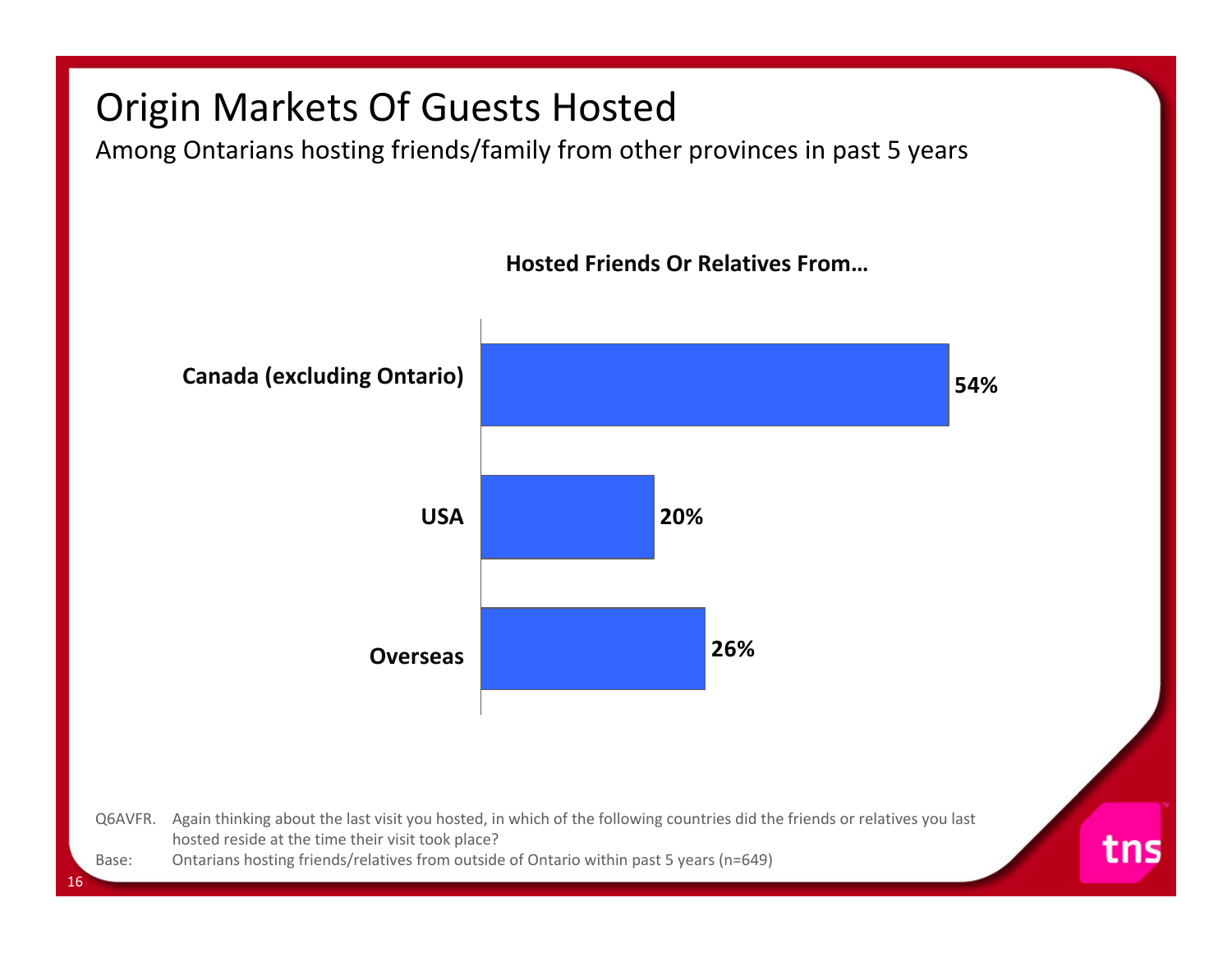### Country Of Residence Of Friends/Relatives Last Hosted

Among Ontarians hosting friends/relatives from out‐of‐province within past 5 years



17

**Ontarians**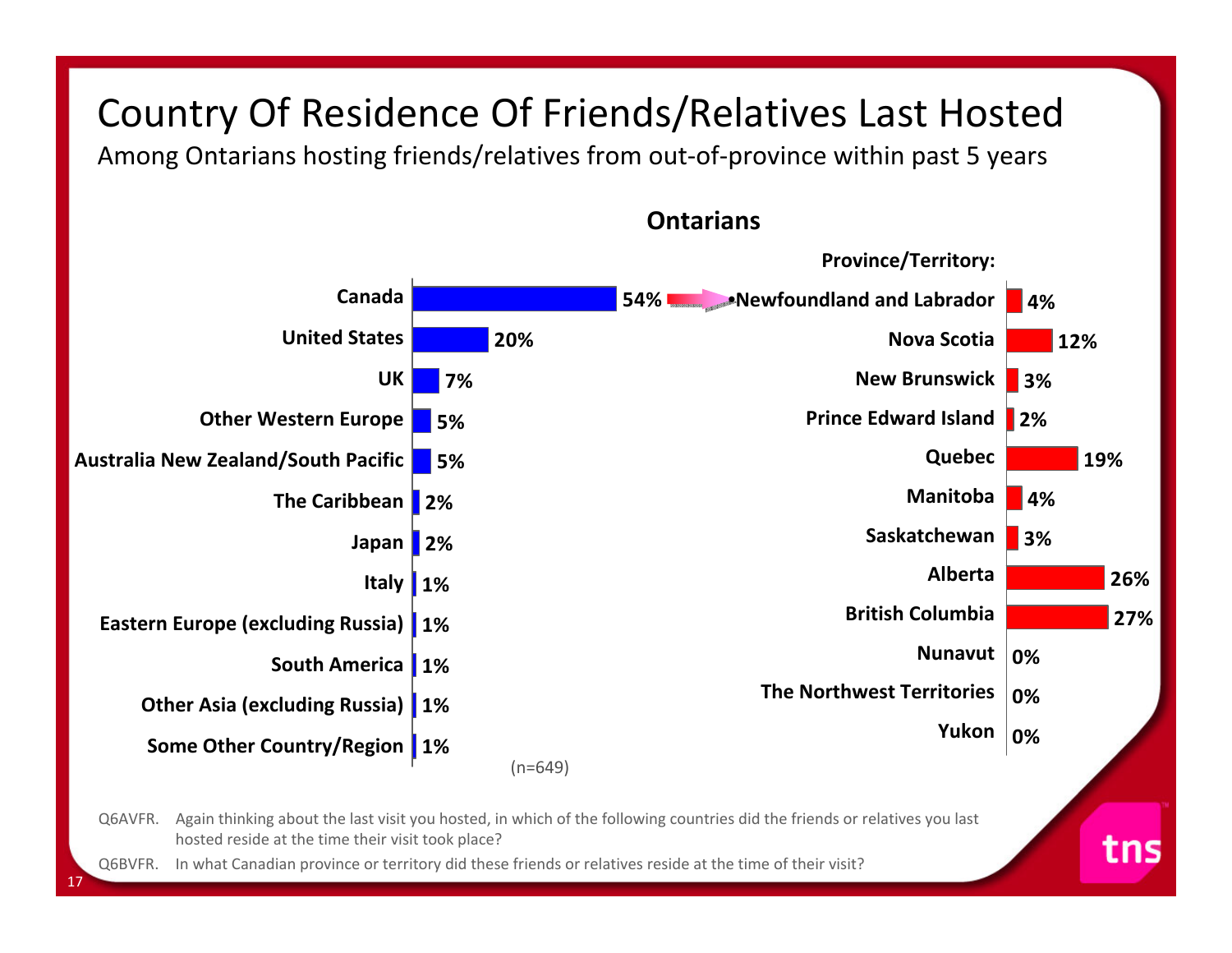## Country Of Origin Of Ontario Hosts

Alignment of panel and Census data

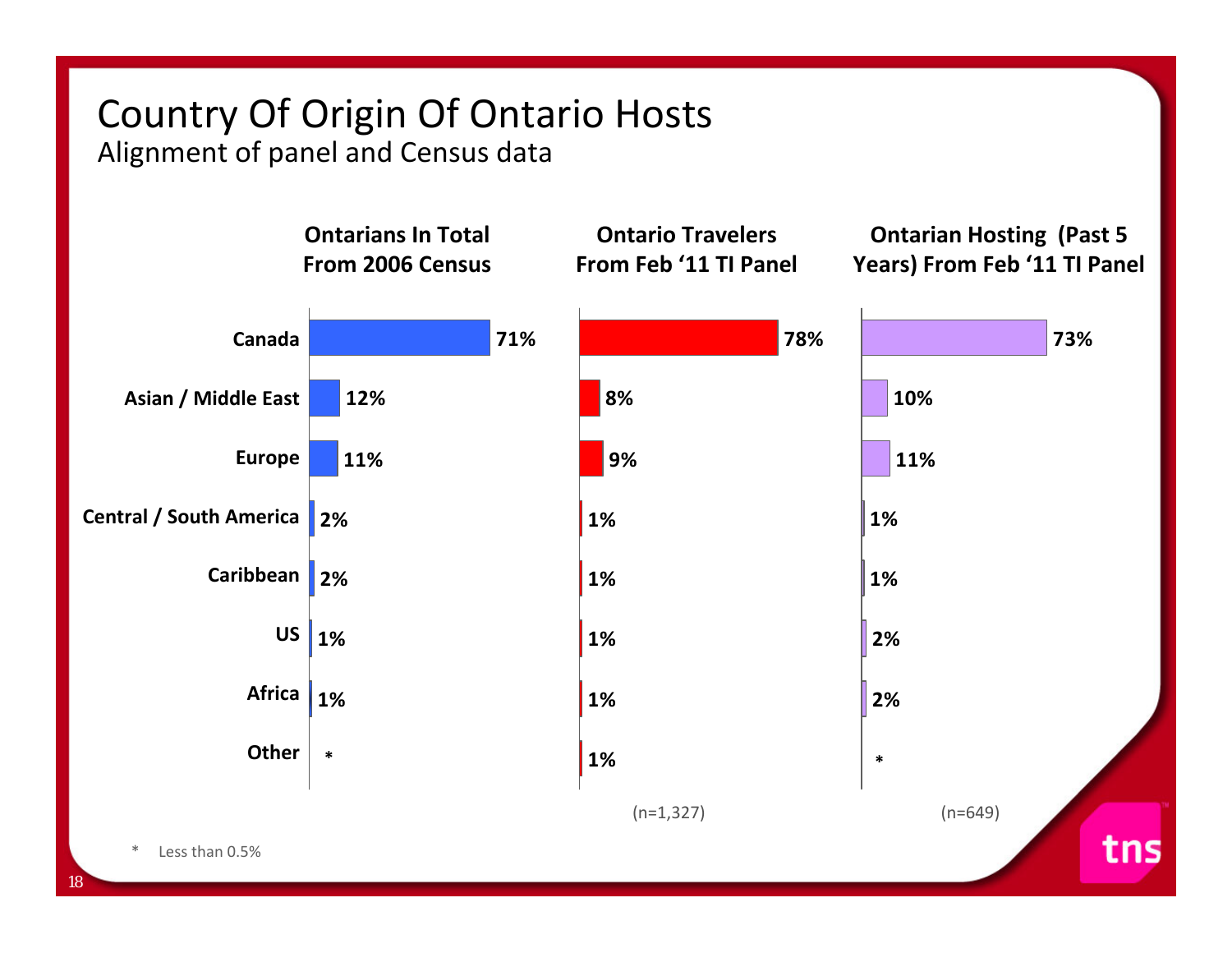## Average Number Of Hosted Visits In Past 2 Years

Among those hosting within past 2 years



**Number Of Visits**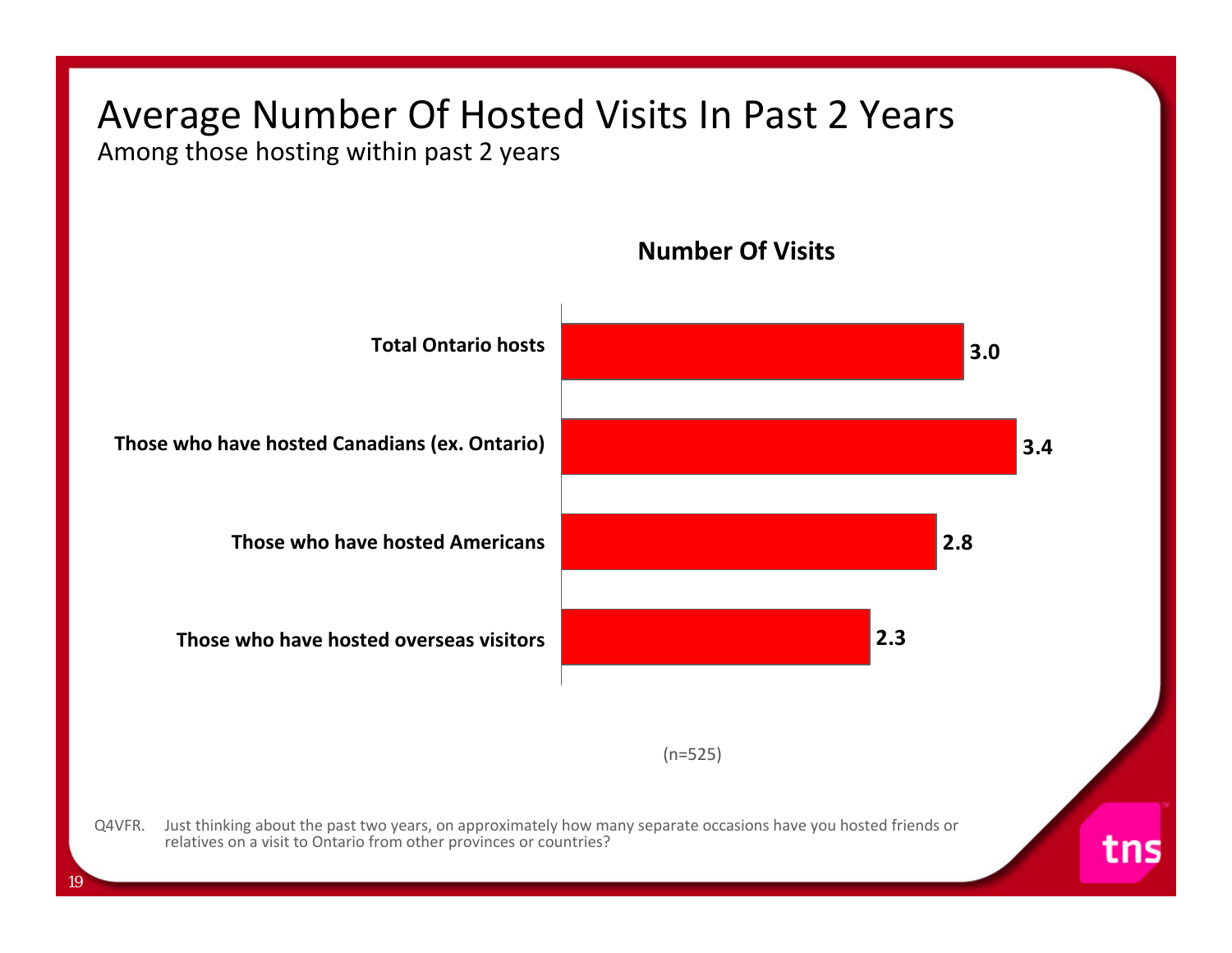#### Season When Last Hosted Out‐Of‐Province Visitors

Among those hosted/hosting within past 5 years



Q5VFR. During which season did you last host friends or relatives from other provinces or countries?

Note:Letters beside the percentage figure indicate <sup>a</sup> significant difference (95%) from the group(s) the letter(s) represents. tns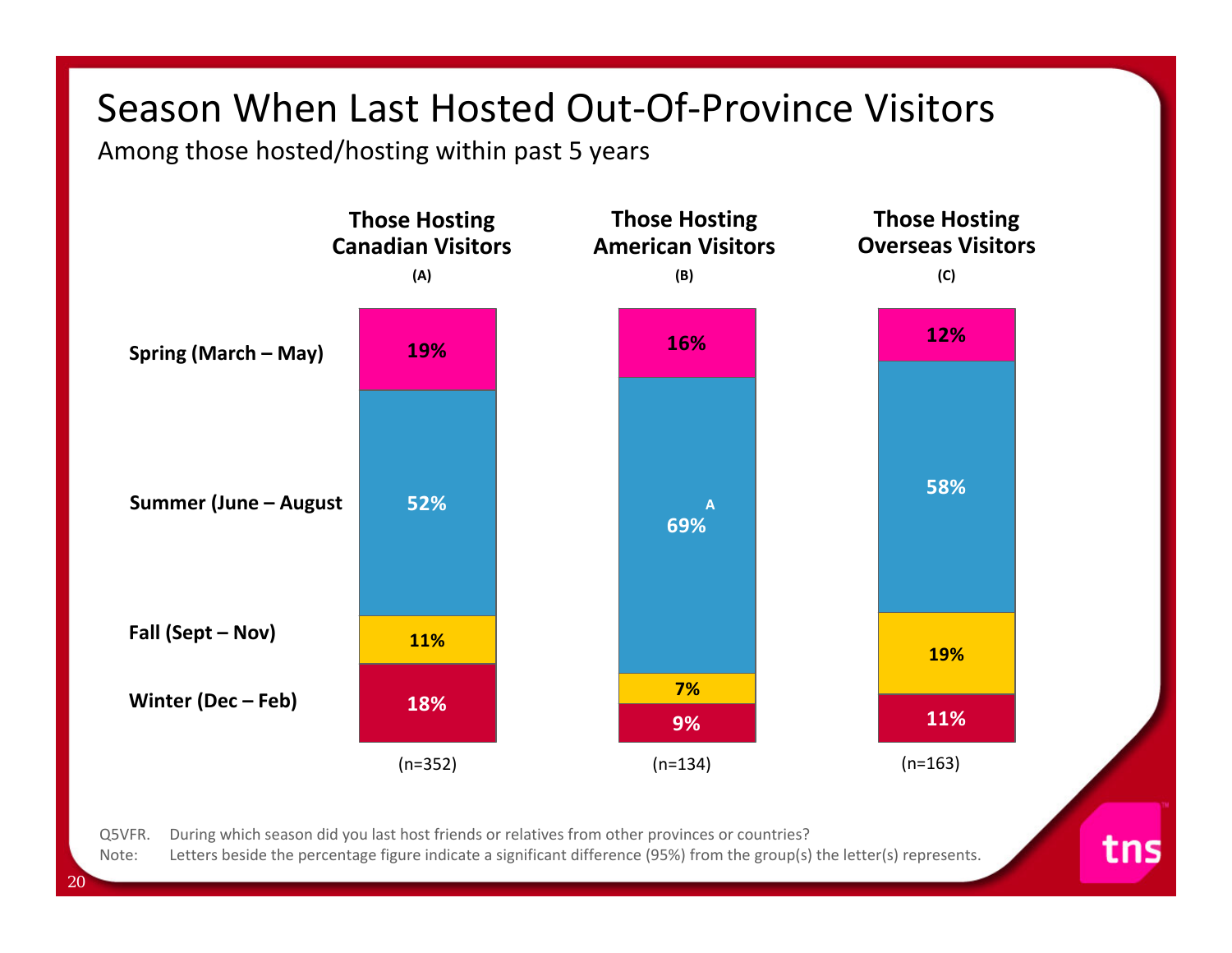### Who Initiated Last VFR Visit?

Among those hosting within past 5 years

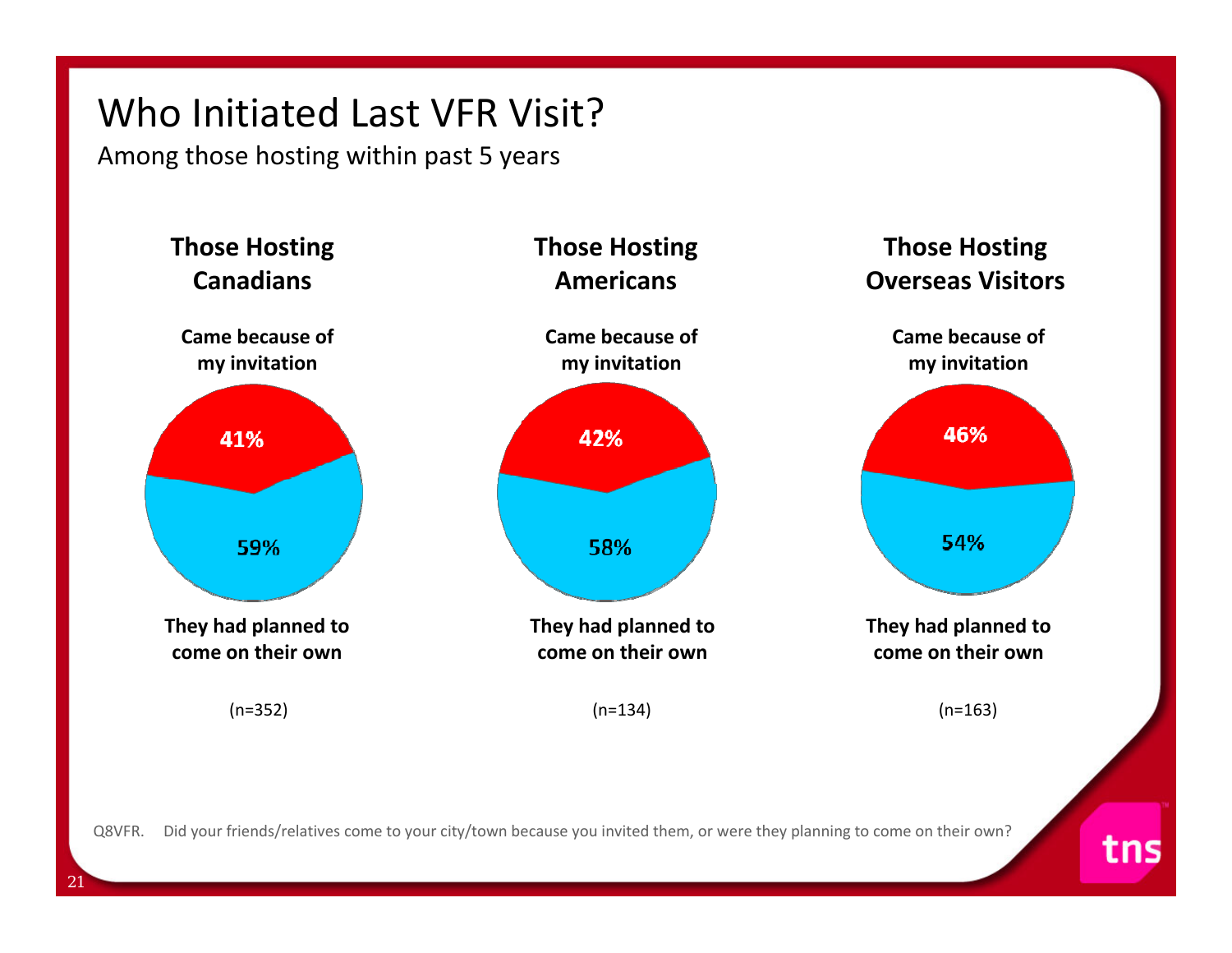### Primary Reason For Last Hosted Visit To Ontario

Among those hosting within past 5 years

22



**Difference From Total Among**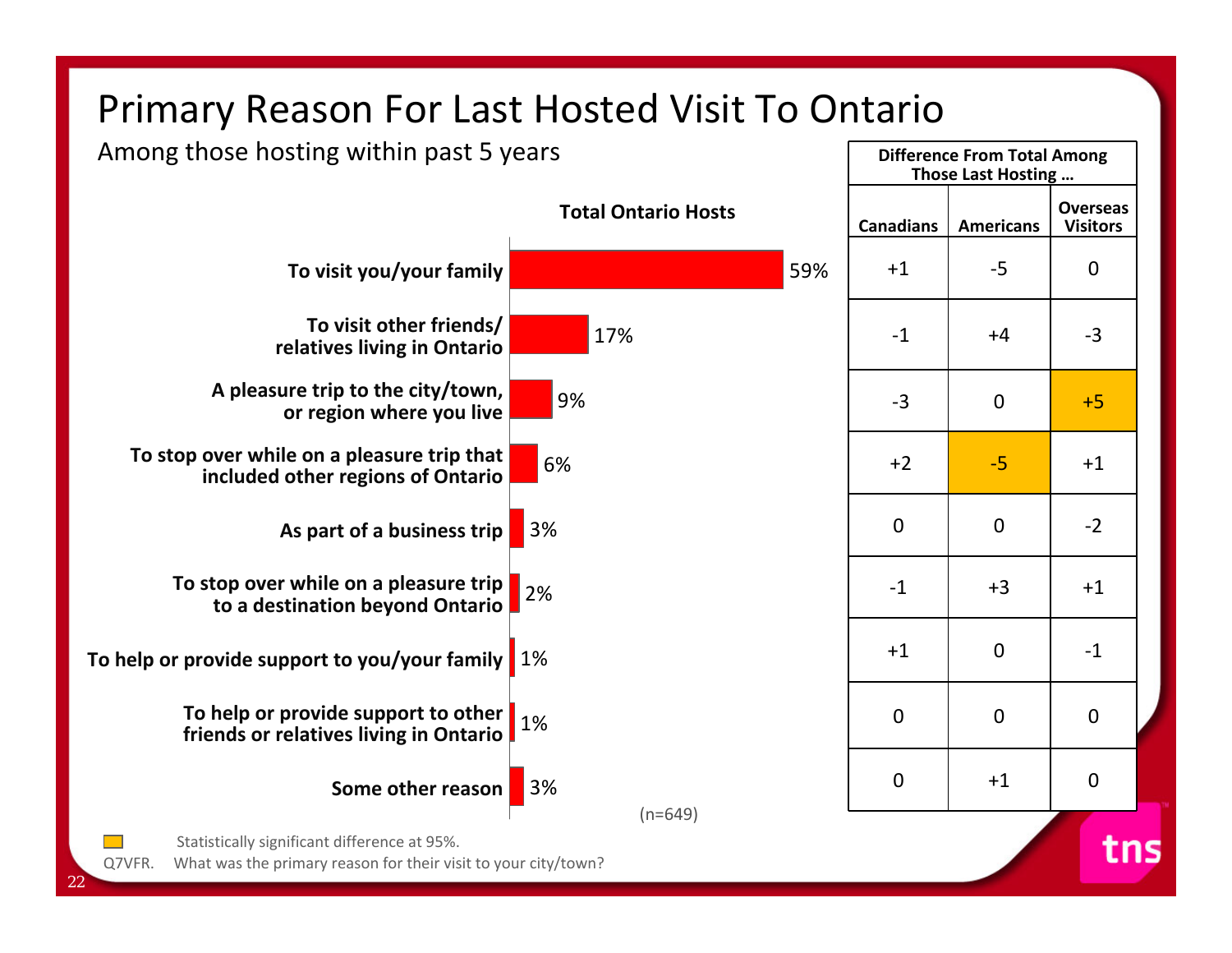## Average Length Of Last Overnight Trip Hosted

Among those hosting within past 5 years and overnight stay on last trip

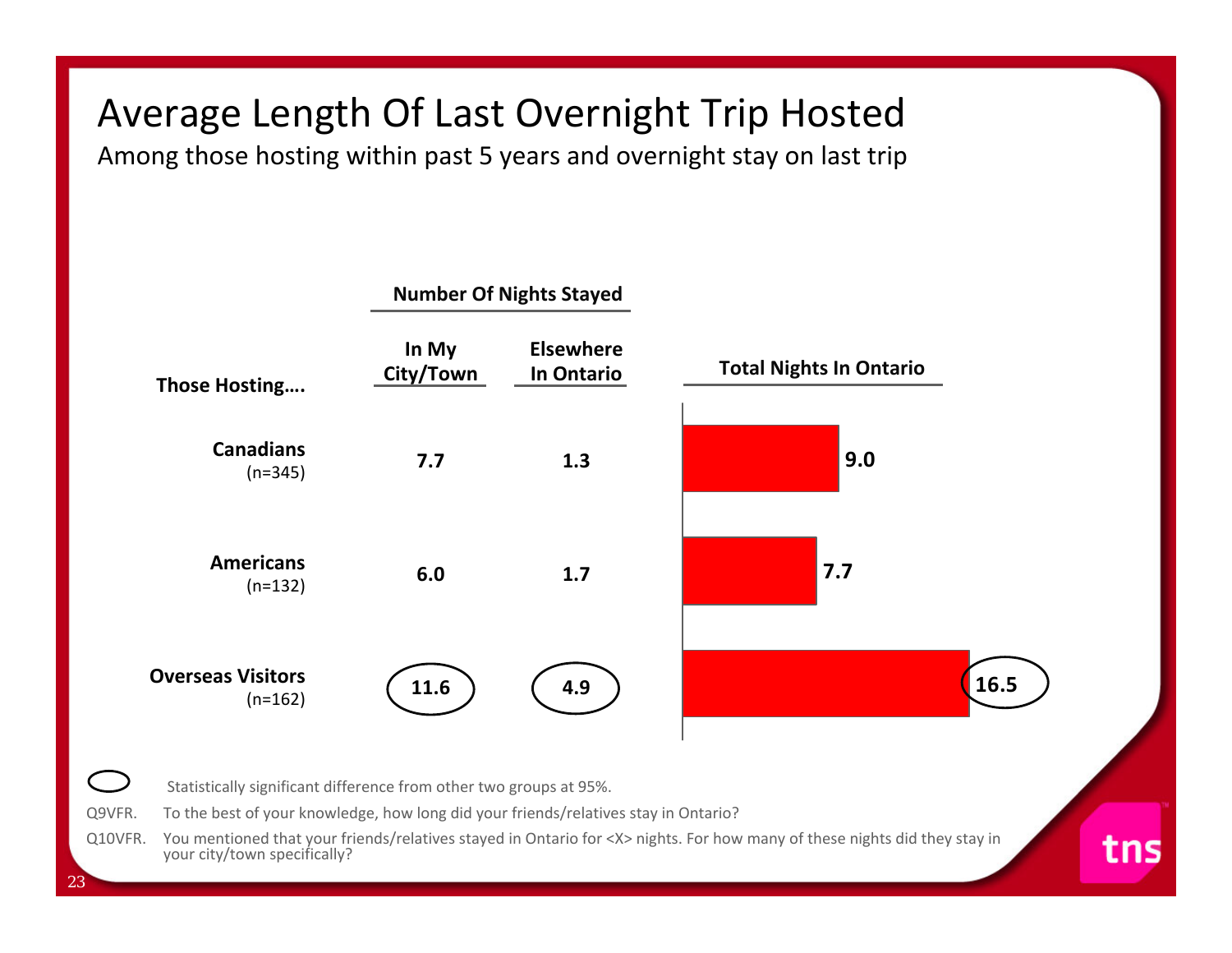#### Accommodation Chosen On Last Trip

Among those who last hosted those on an overnight trip taken in past 5 years



tns

Q12VFR. How many nights did they stay at your (their) home?

24

Q14VFR. Approximately how many nights would you say they stayed in some other, paid accommodation while on their trip to Ontario? /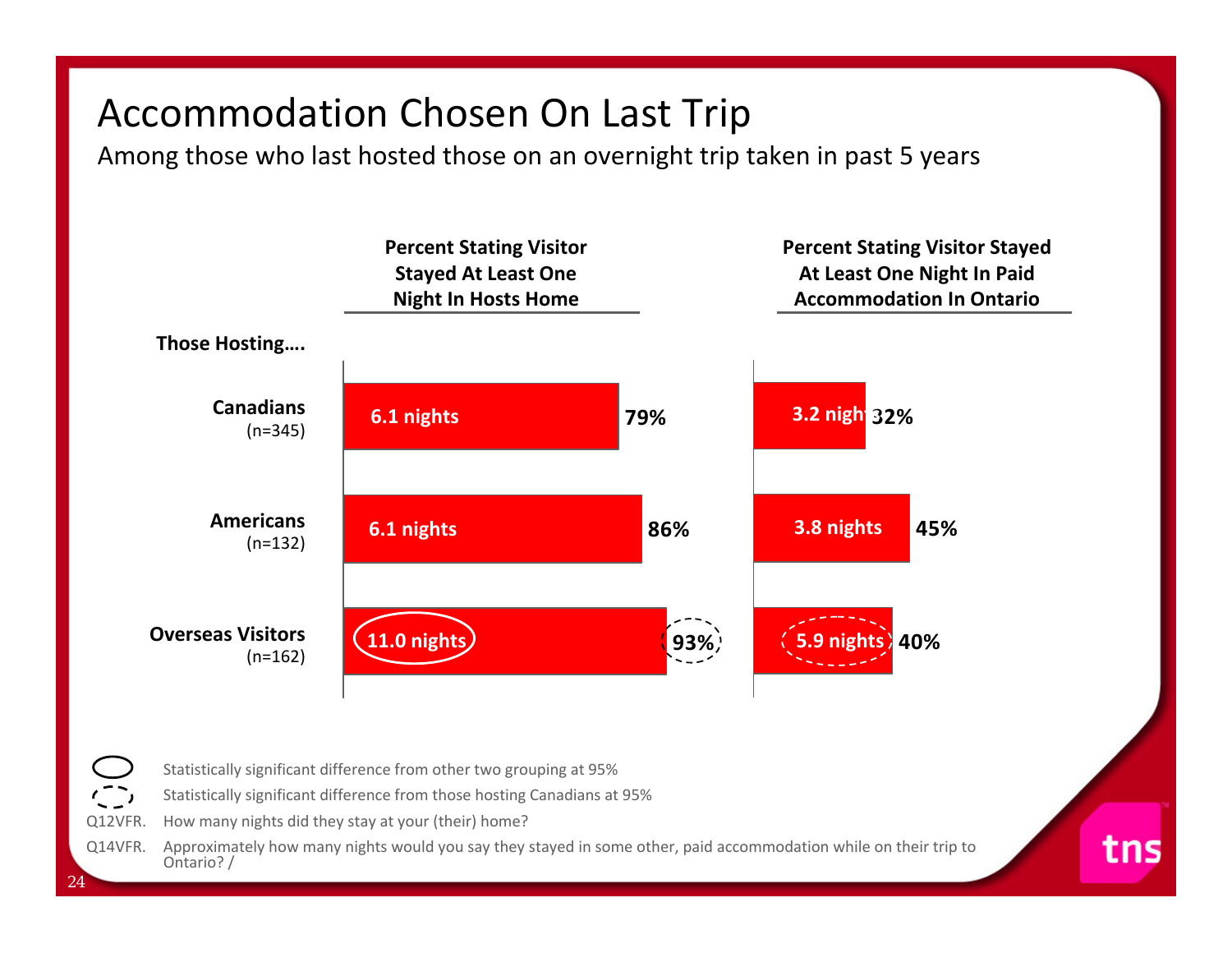#### My Influence On Friend/Relative Trip Destination & Activities

**Those Hosting Canadians Those Hosting Americans Those Hosting Overseas Influence of Influence of Influence of opportunity to stay My influence opportunity to stay My influence opportunity to stay My influence in my home on on specific in my home on on specific in my home on on specific decision to visit activities chosendecision to visit activities chosendecision to visit activities chosenI recom‐Some of I recom‐I recom‐mendedSome of Some of mendedmendedeacheacheach5%7%**50% **10%**51% **Great24%21%influence**65% **30% 17%34%33%35%43%41%They They** 17% **Slight They** 22% **decideddecidedinfluencedecidedI took lead &I took lead &on their I took lead &on their always on their** 15% **always ownalways ownownparticipated participated participated No influence** 33% 24% **at all** 18% **Don't know**4% **/remember (Among those who (Among those who (n=107) (n=134) (n=152) (n=163) last hosted friends or last hosted in past 5 relative: n=283) years: n=283)**

tns

Q15VFR. To what extent did the opportunity to stay with you influence their decision to visit your city/town?

Q17VFR. Did they ever participate in activities without you?

Q18VFR. Did you recommend specific activities to do or places to go, or did they decide on their own what to do/where to go?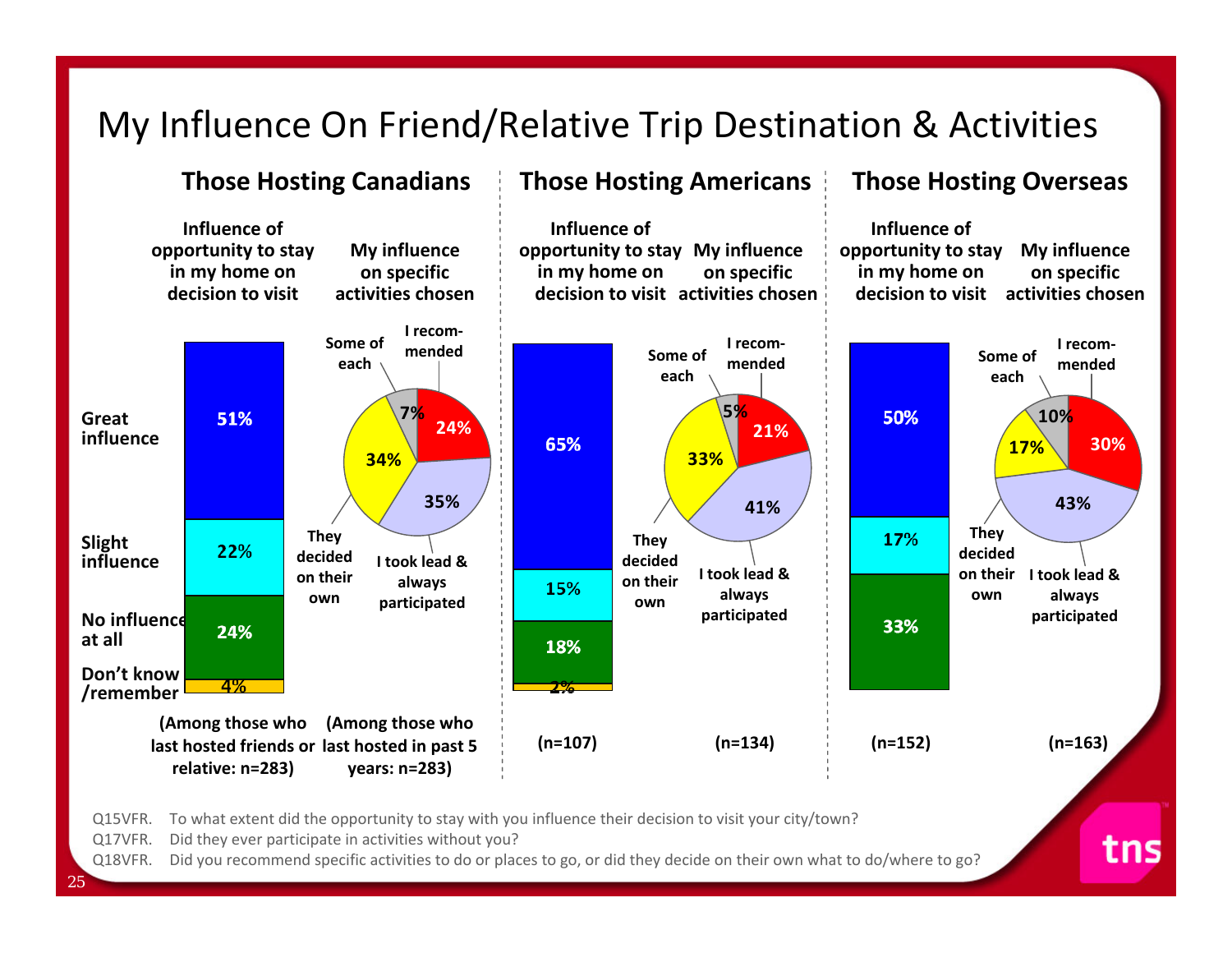#### Activities During Last Friend/Relative Visit

Among those hosting in past 5 years

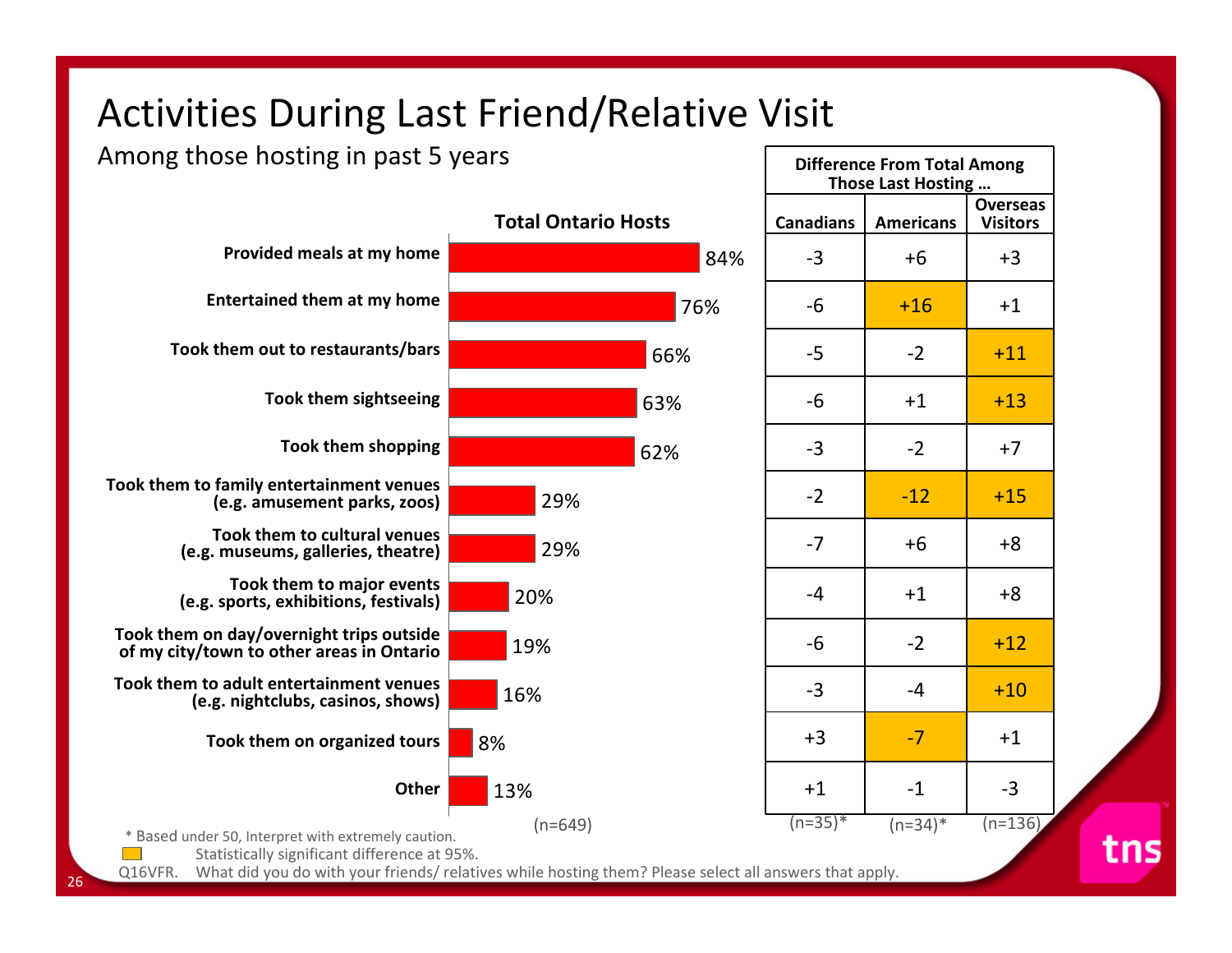## Planning Of Activities In Ontario Beyond Host Town During Visit

Among those hosting in past five years

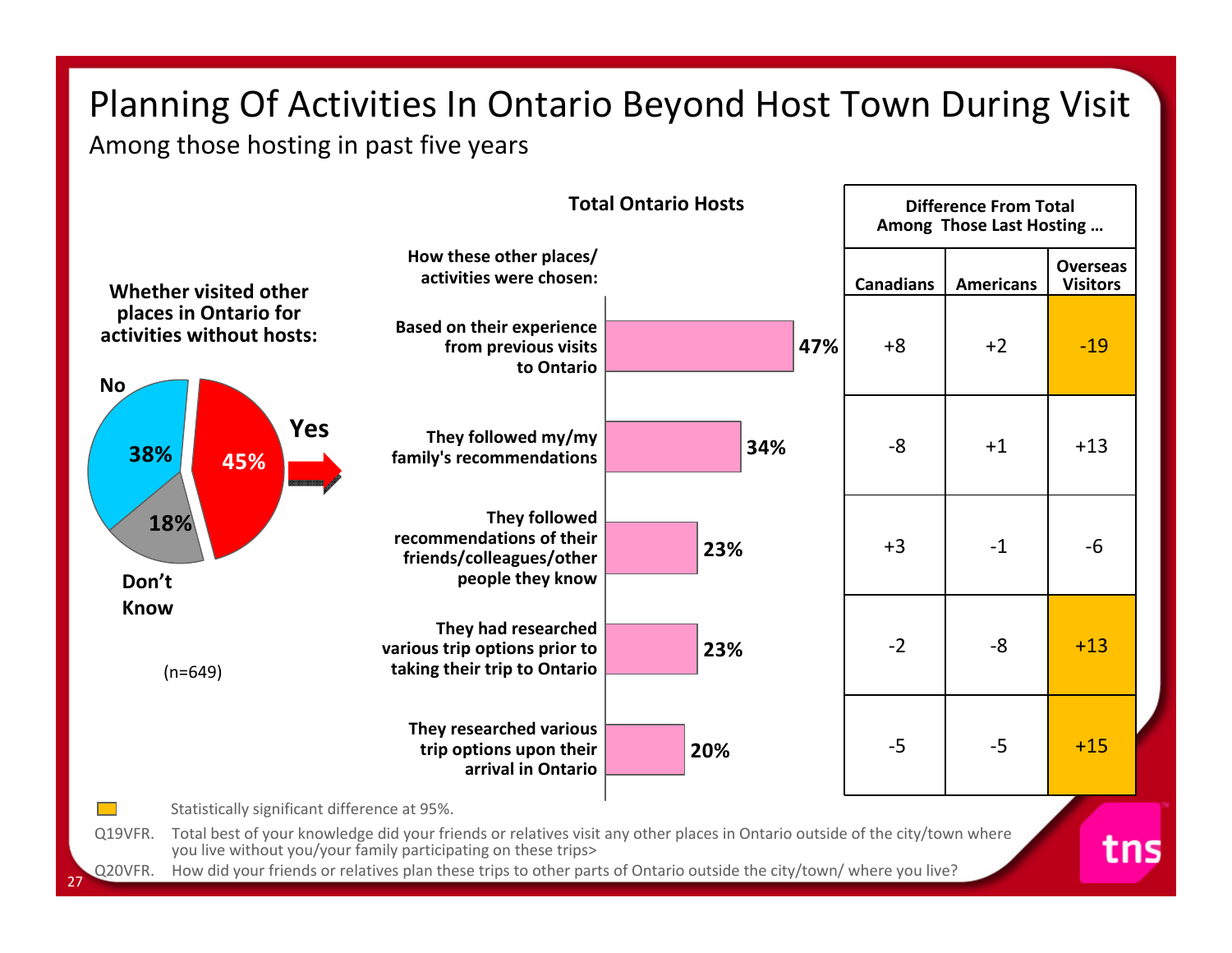#### How Hosts Decided What To Recommend

Among hosts whose guests participated in activities based on host recommendations



#### **Total Ontario Hosts Who Recommended**

Q21VRF. You mentioned that your friends or relatives followed your recommendations when planning their activities within Ontario. How did you decide on what to recommend?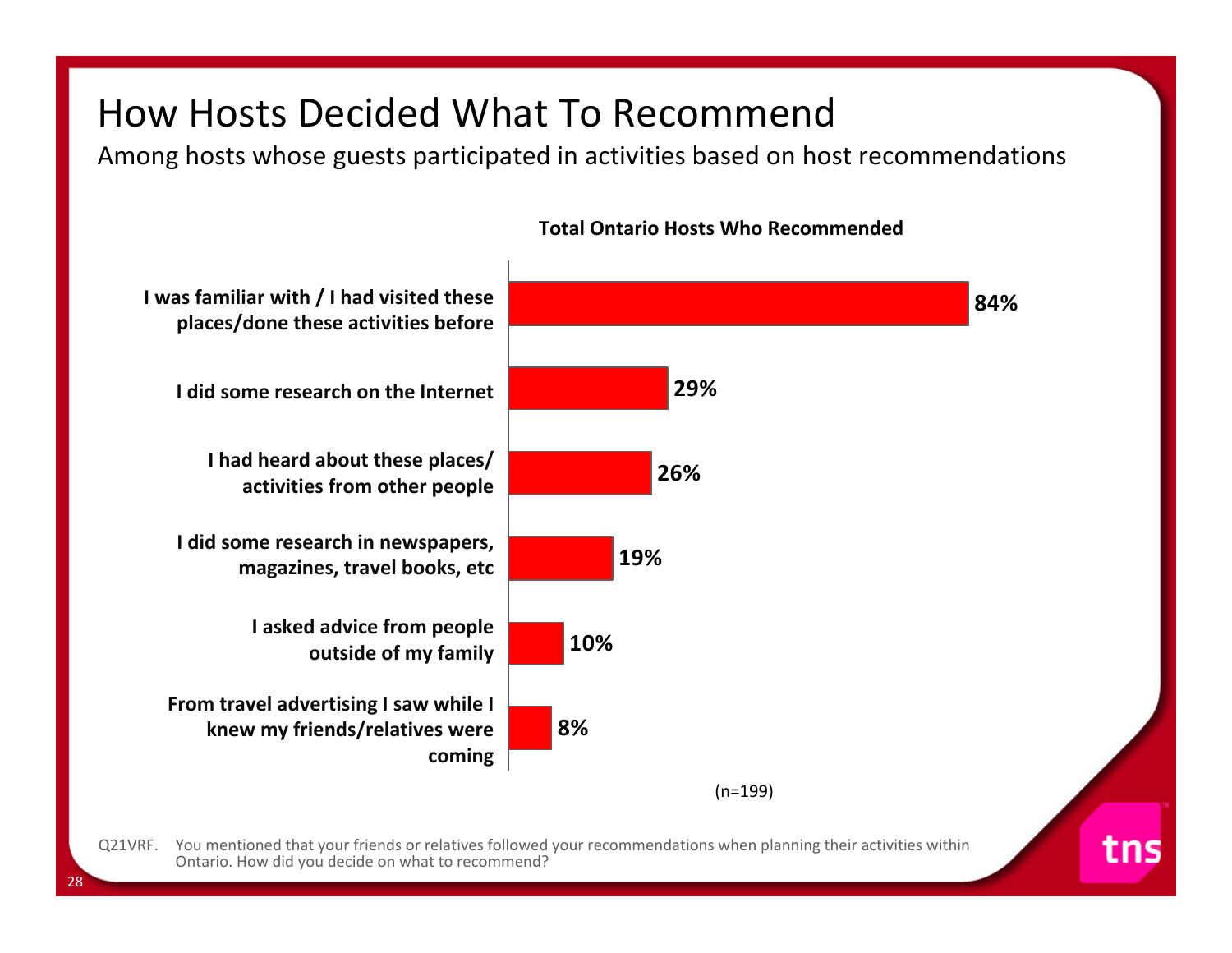## Expenditure On Friends/Relatives For Last Visit To Ontario

Among those hosting in past 5 years

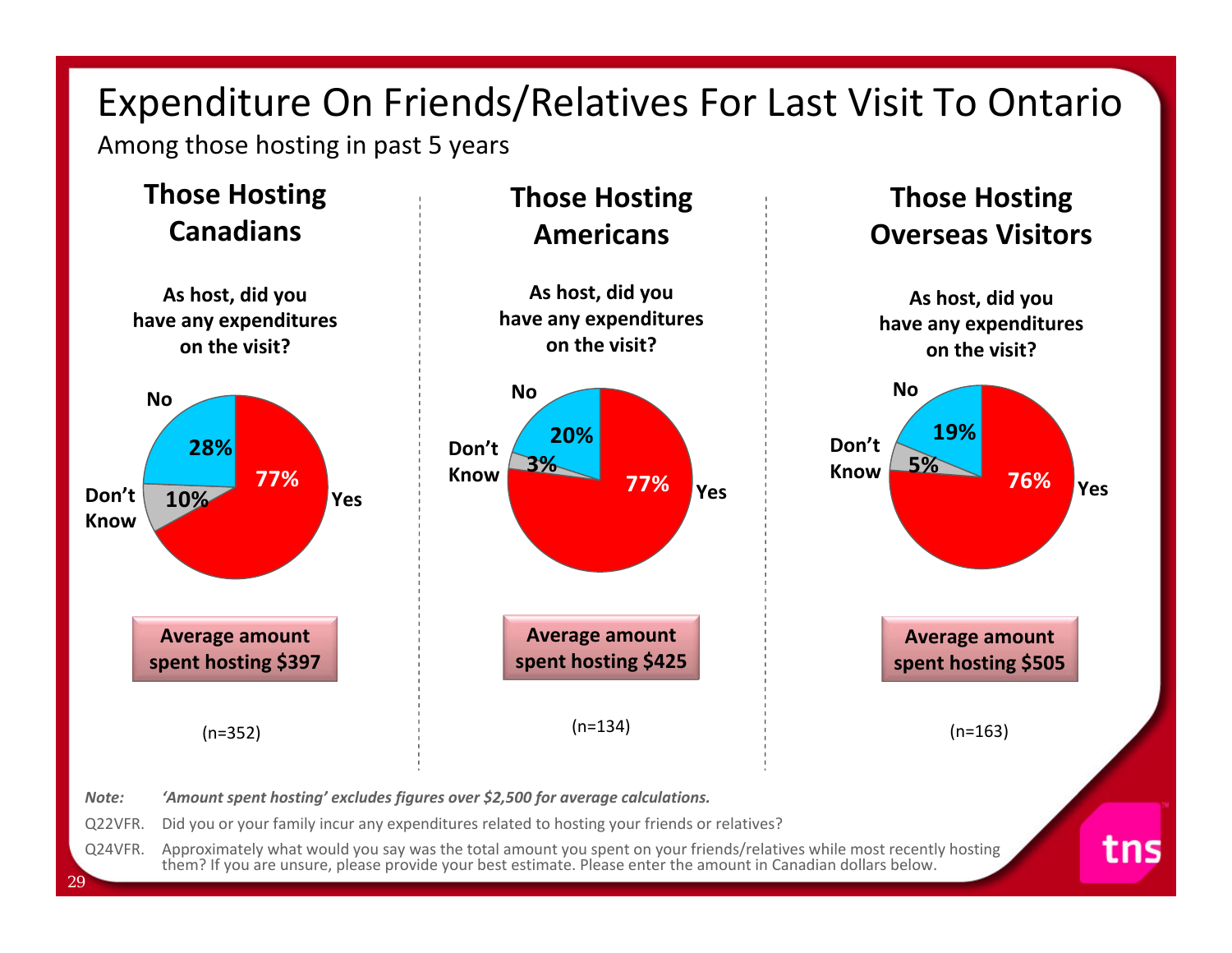### Expenses During Friend/Relative Visit To Ontario

Among hosts incurring expenses on last hosted trip



**Difference From Total Among Those Last Hosting … Canadians AmericansOverseasVisitors** ‐1 0  $-5$   $+1$   $+8$  ‐2  $-8$   $+5$  $-7$   $+22$  $-4$   $+3$   $+4$  +14  $-4$   $+1$   $+6$  ‐9 +7 $-3$   $+4$ 

tns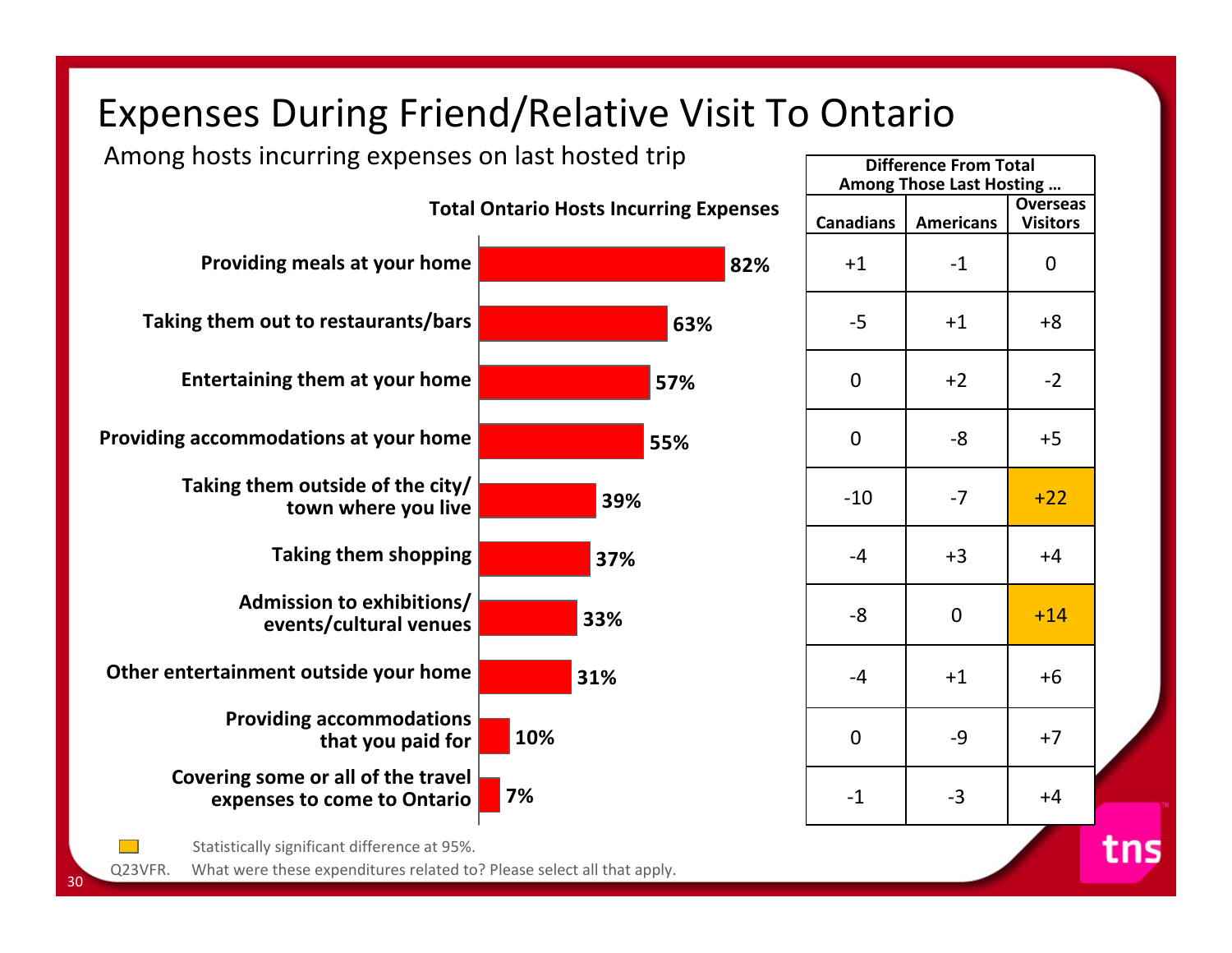# Overall Satisfaction Of Friends/Relatives With Last Hosted Trip

Among those hosting in past 5 years

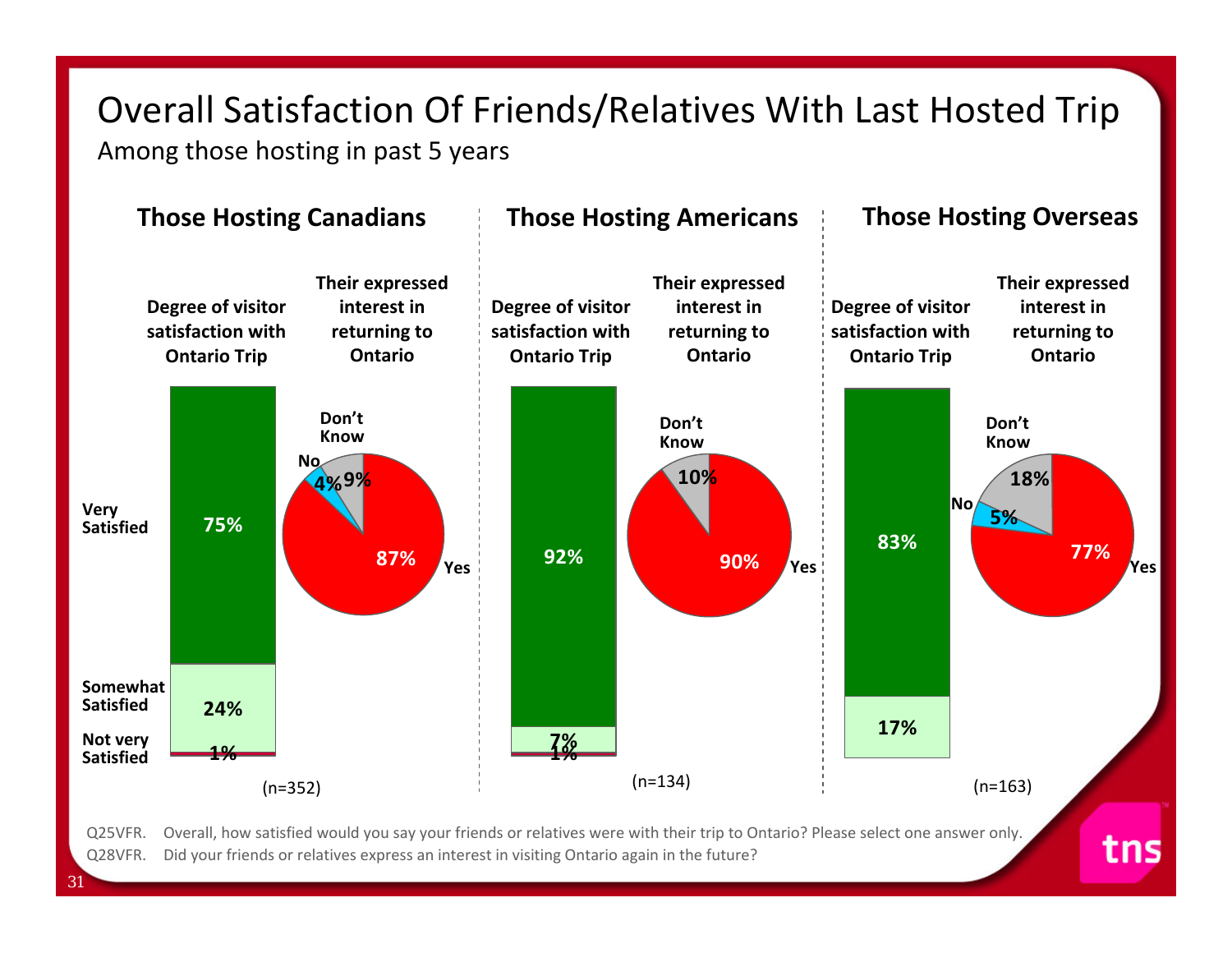#### Volunteered 'Likes' Of Last Ontario Visit Expressed By Visitors

Among those hosting in past 5 years



Statistically significant difference at 95%.

Q26VRF. What specific aspects of their trip to Ontario did they particularly like?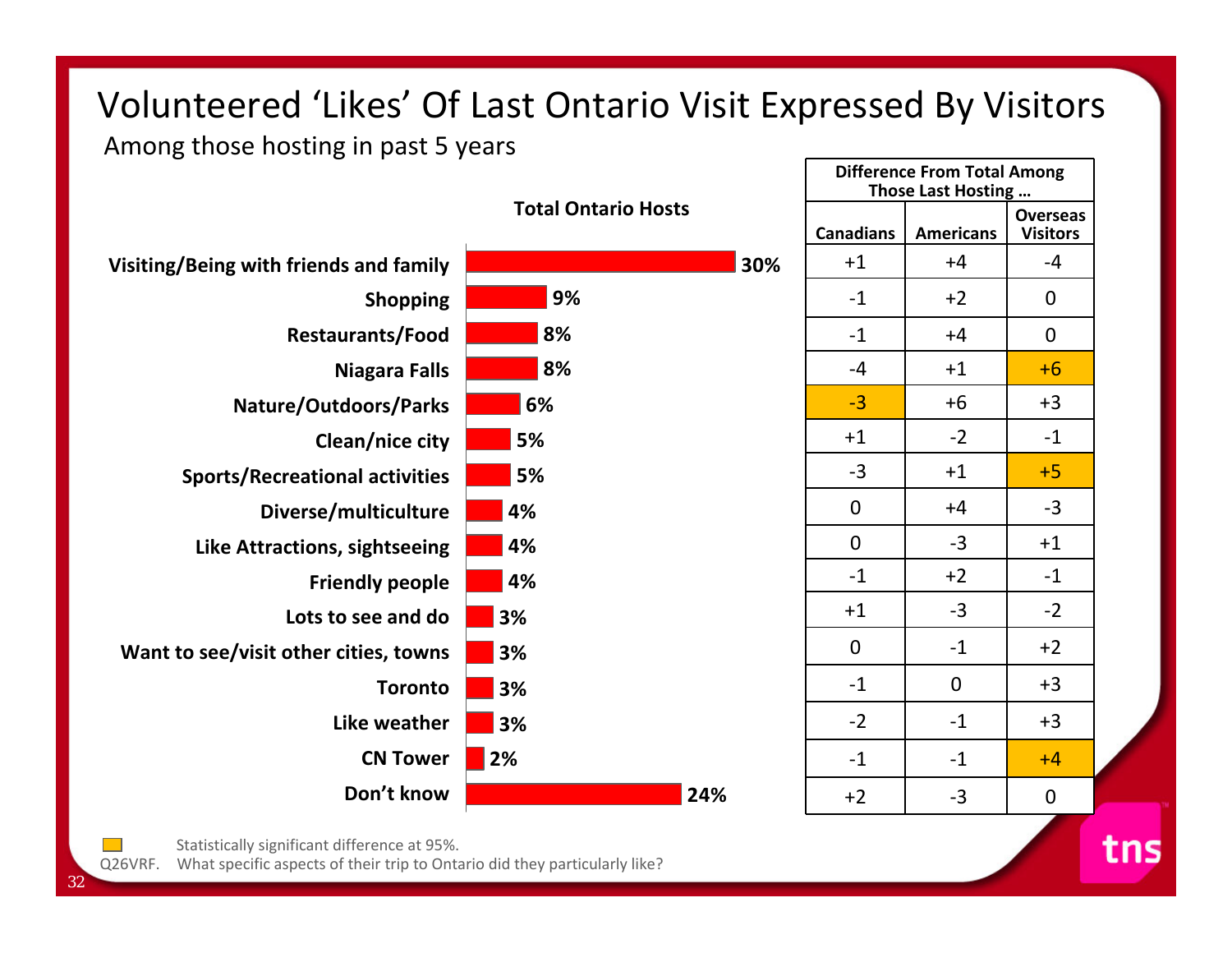# The Experience Of Mid / Near Market Americans Hosted In Ontario

**Most Recent Trip**

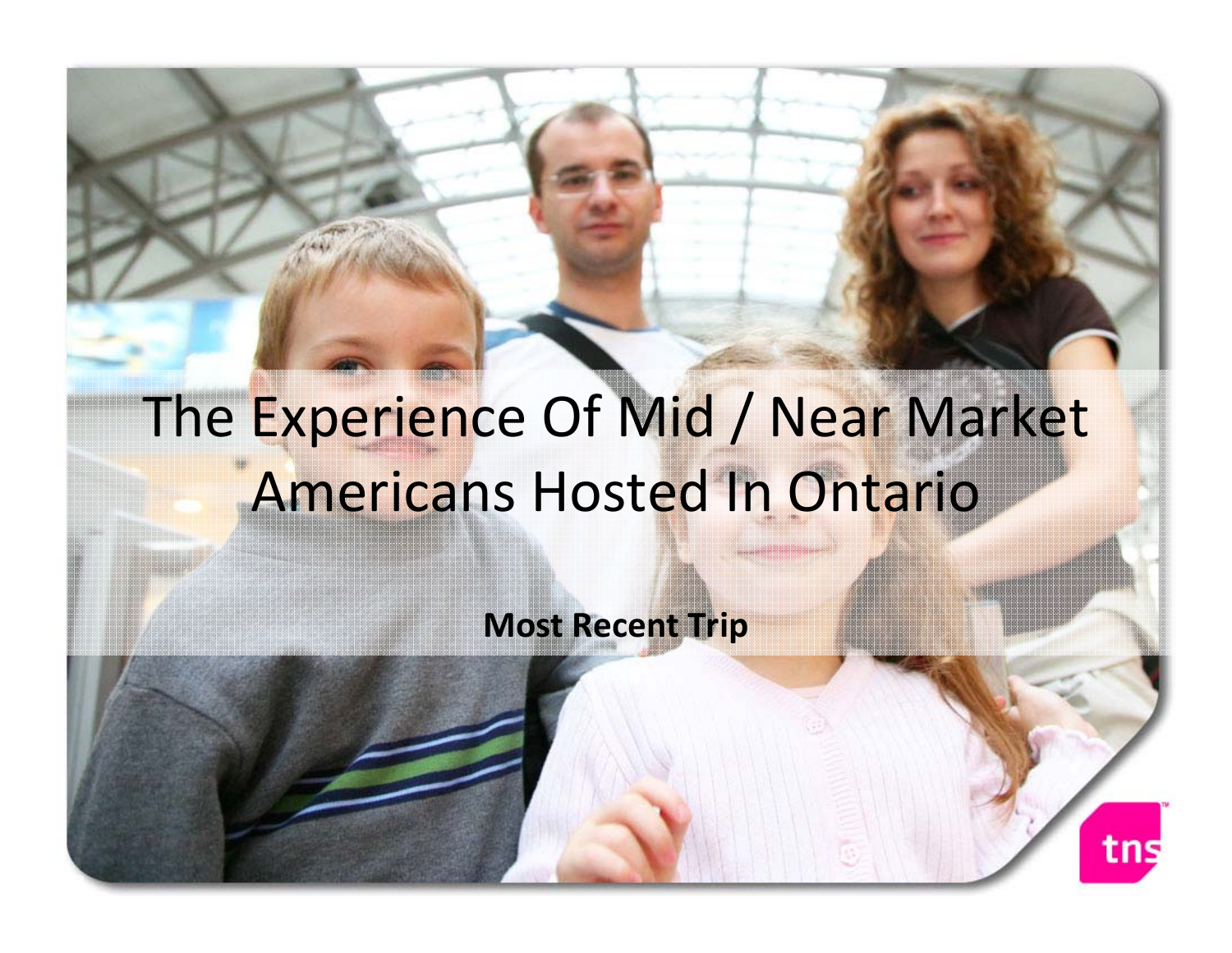### Primary Reasons For Visit To Ontario

Among those hosted within past 2 years



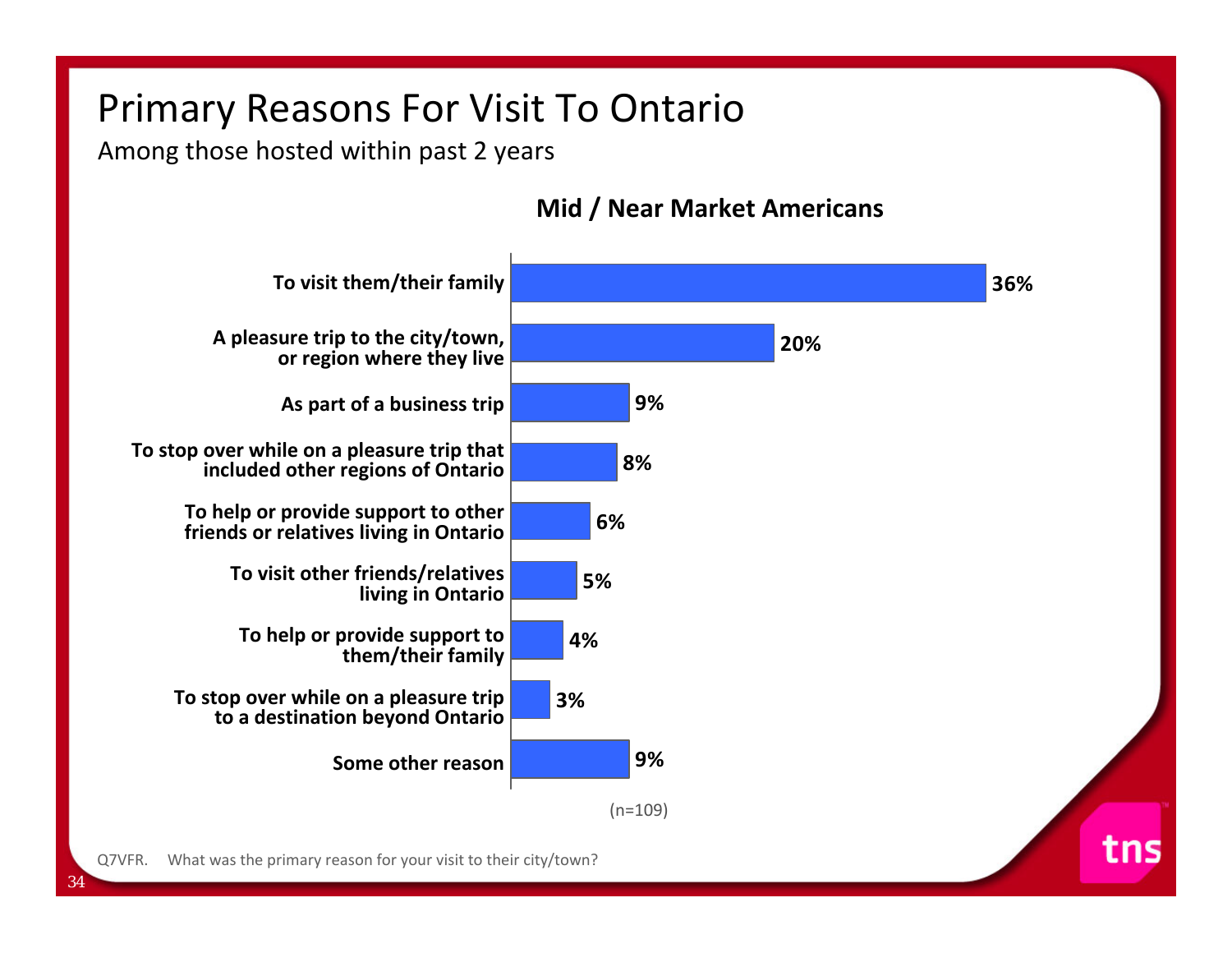#### Who Initiated Visit?

Among those hosted within past 2 years



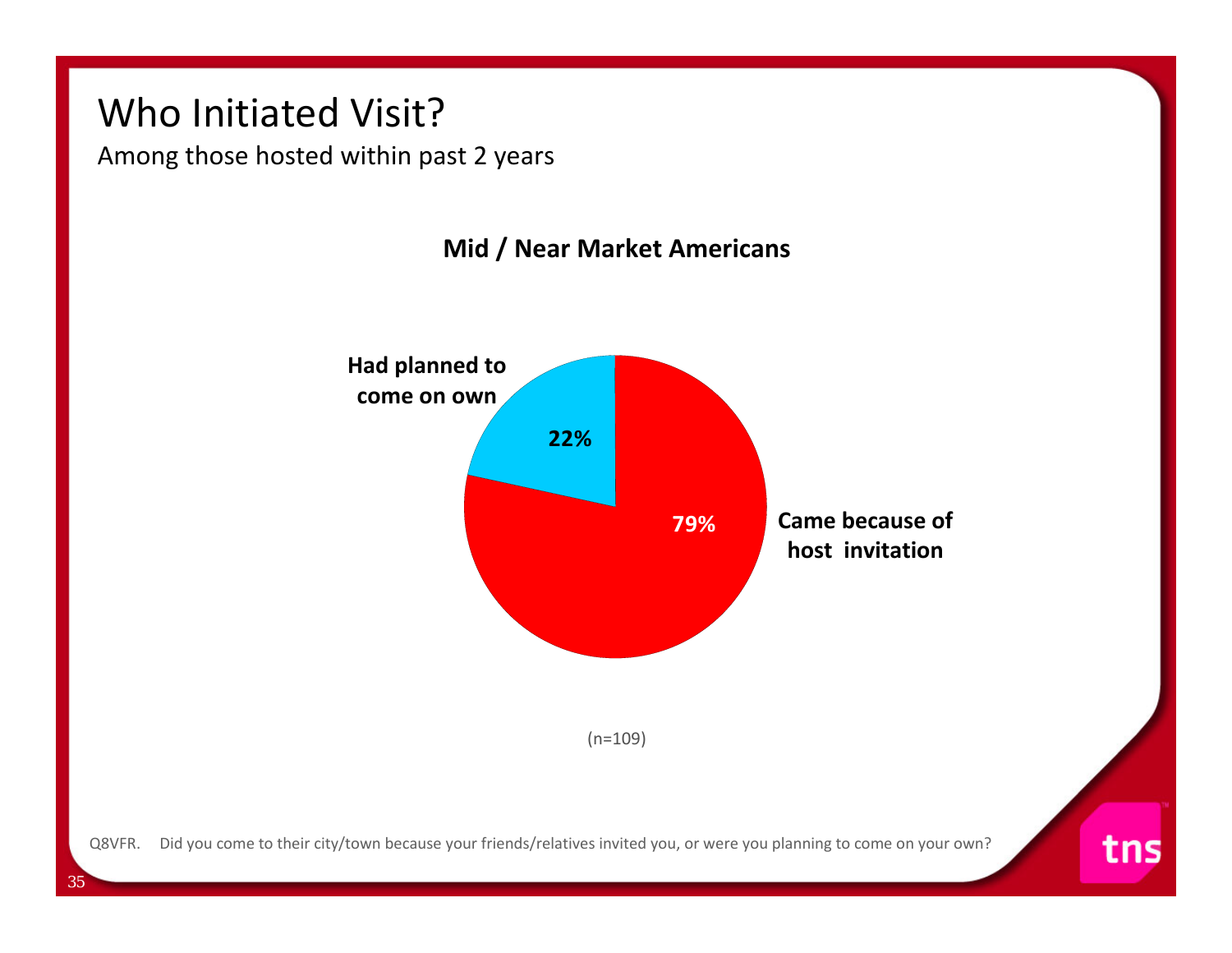### Overnight Trip Length

Among those hosted within past 5 years staying overnight in Ontario



#### **Mid / Near Market Americans**

36Q11VFR Did you stay at the home of <sup>a</sup> friend or relative for at least one night?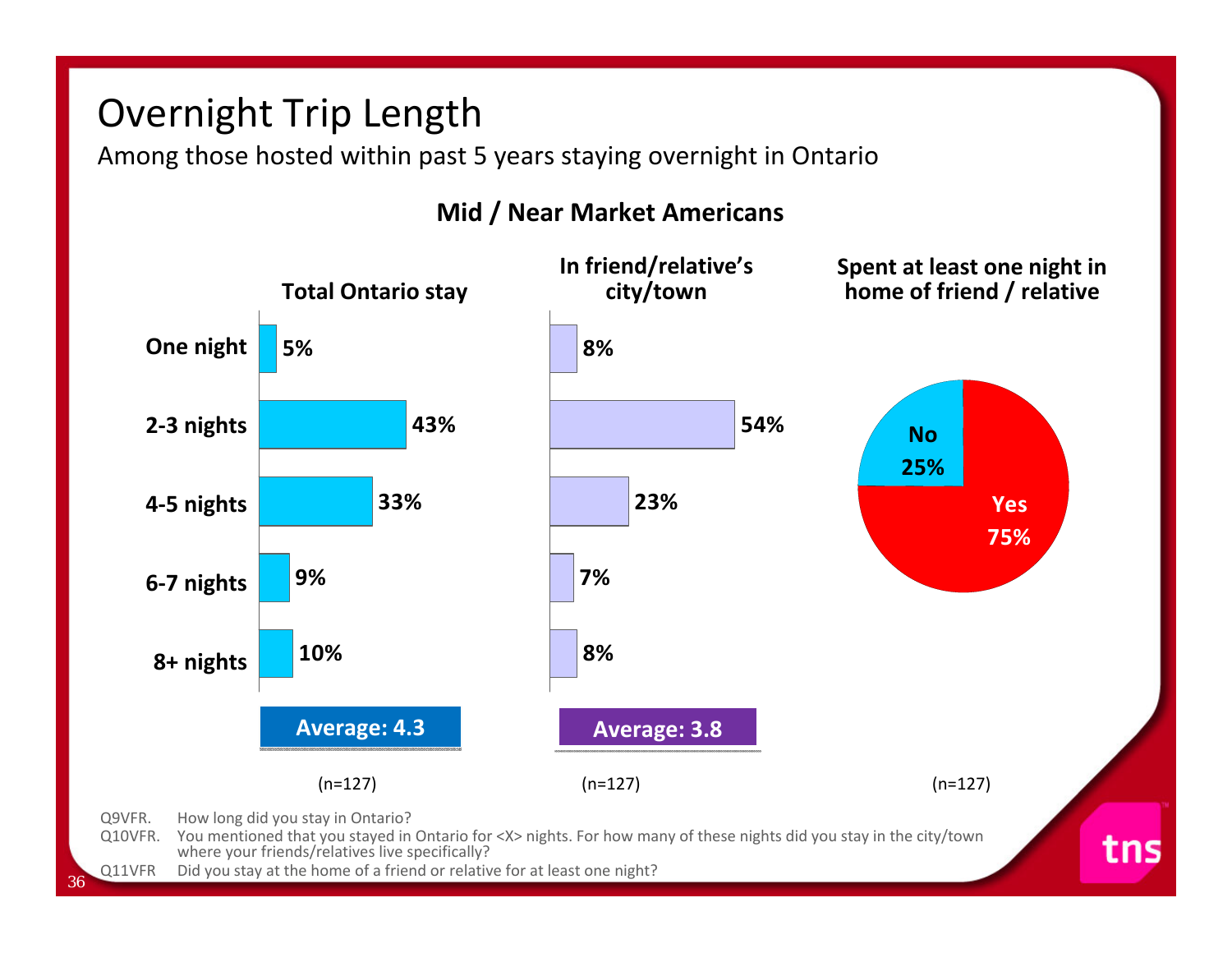### Influence Of Friend/Relative On Trip Destination & Activities

**Mid / Near Market Americans**

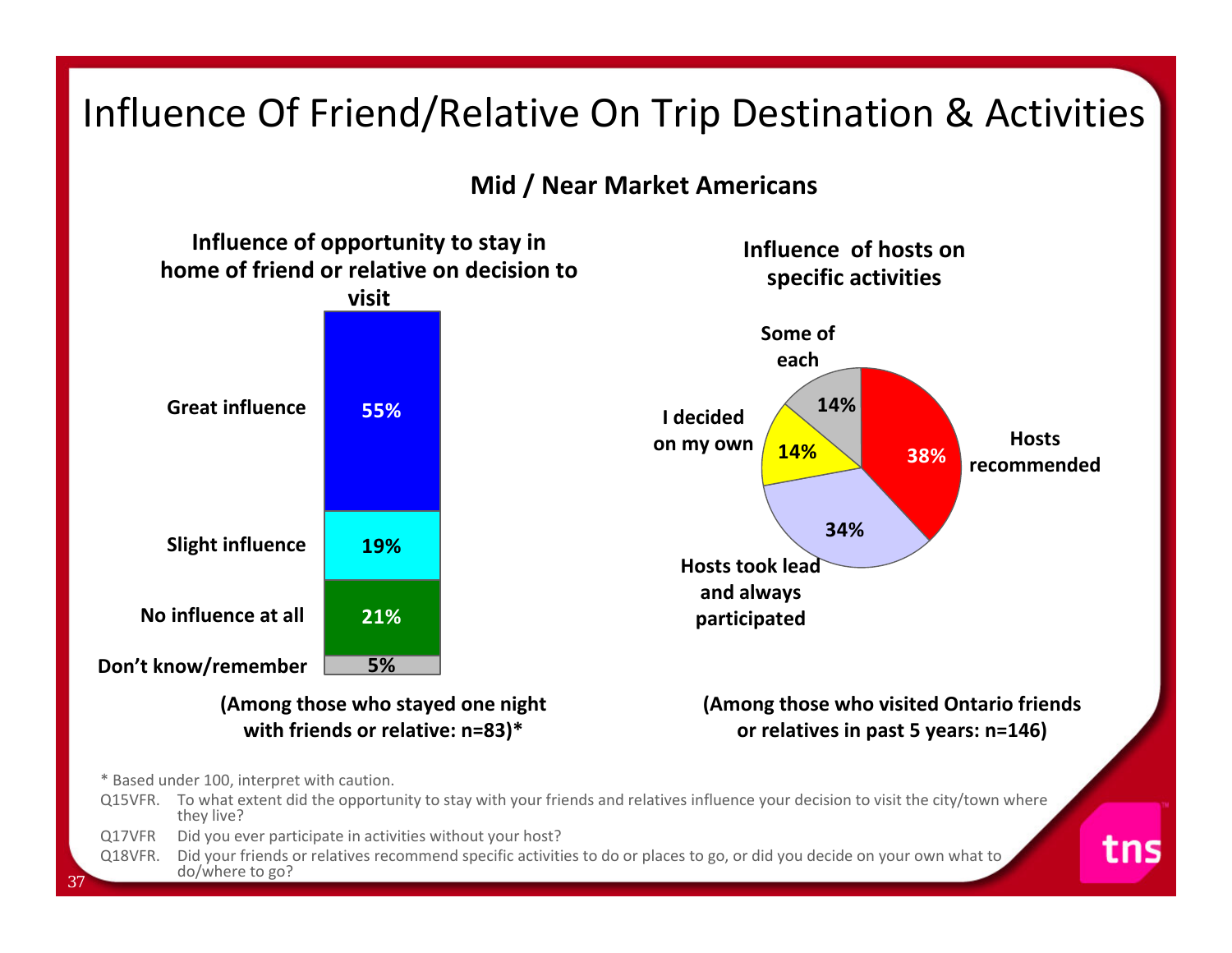## Activities During Visit With Friend/Relative

Among those hosted in Ontario during past 5 years

**Mid / Near Market Americans**

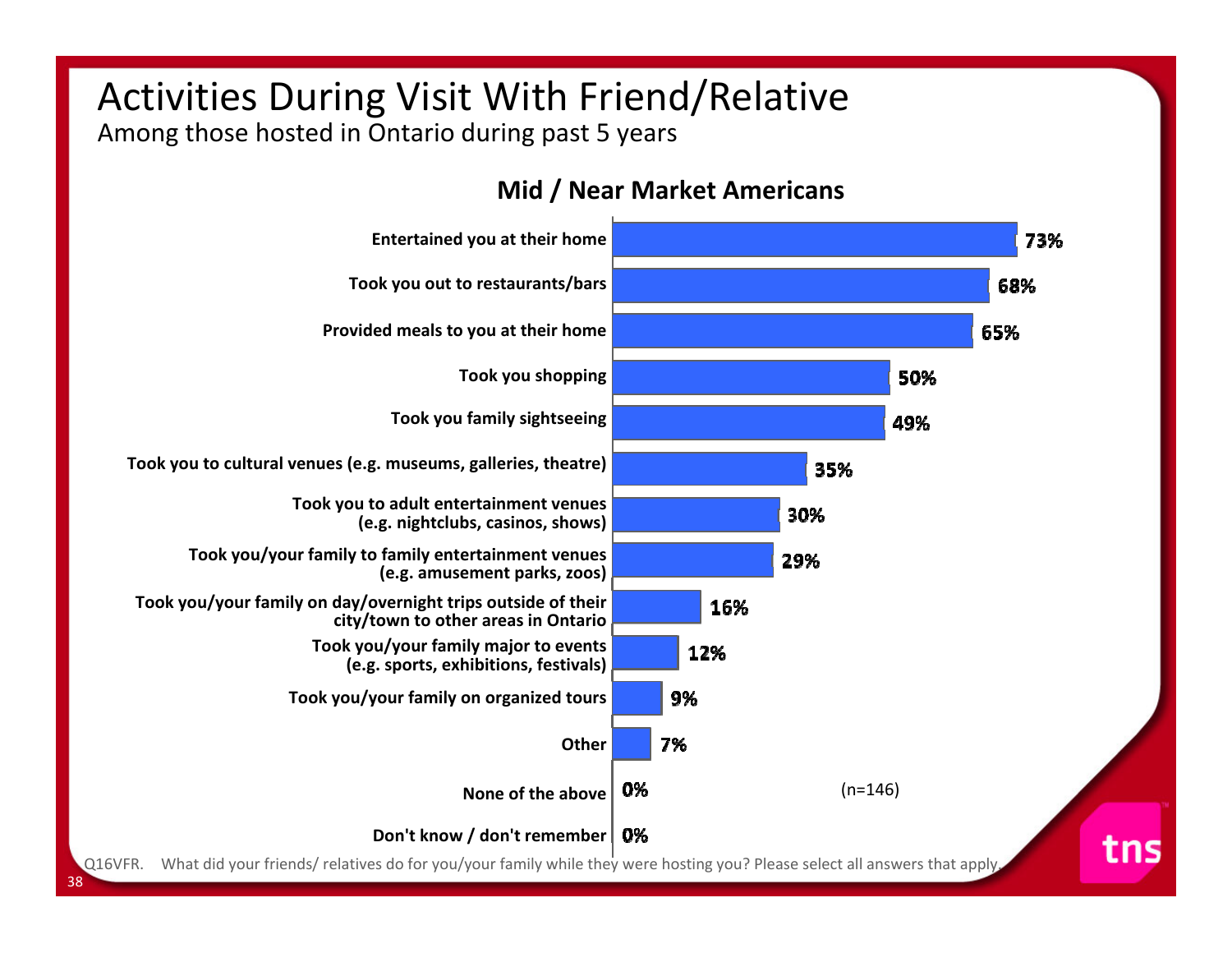## Planning Of Activities In Ontario Beyond Host Town On Last Trip

Among those hosted in Ontario during past 5 years

#### **How these other places / Whether visited other places in activities chosenOntario for activities without hosts I followed my hosts'** 59% **recommendationsI had researched various trip options Yes**48% **prior to taking my trip to Ontario No52% 48%Based on my/my family's experience** 45% **from previous visits to Ontario I followed recommendations** 44% **of hosts' friends/colleagues I researched various trip** 42% **options upon my arrival in Ontario**

**Don't know / don't remember**

0%

(n=146)

Q19VFR. Did you visit other places in Ontario for activities without your host?

Q20VFR. How did you plan these trips to other parts of Ontario outside the city/town/ where your friends/relatives live?

tns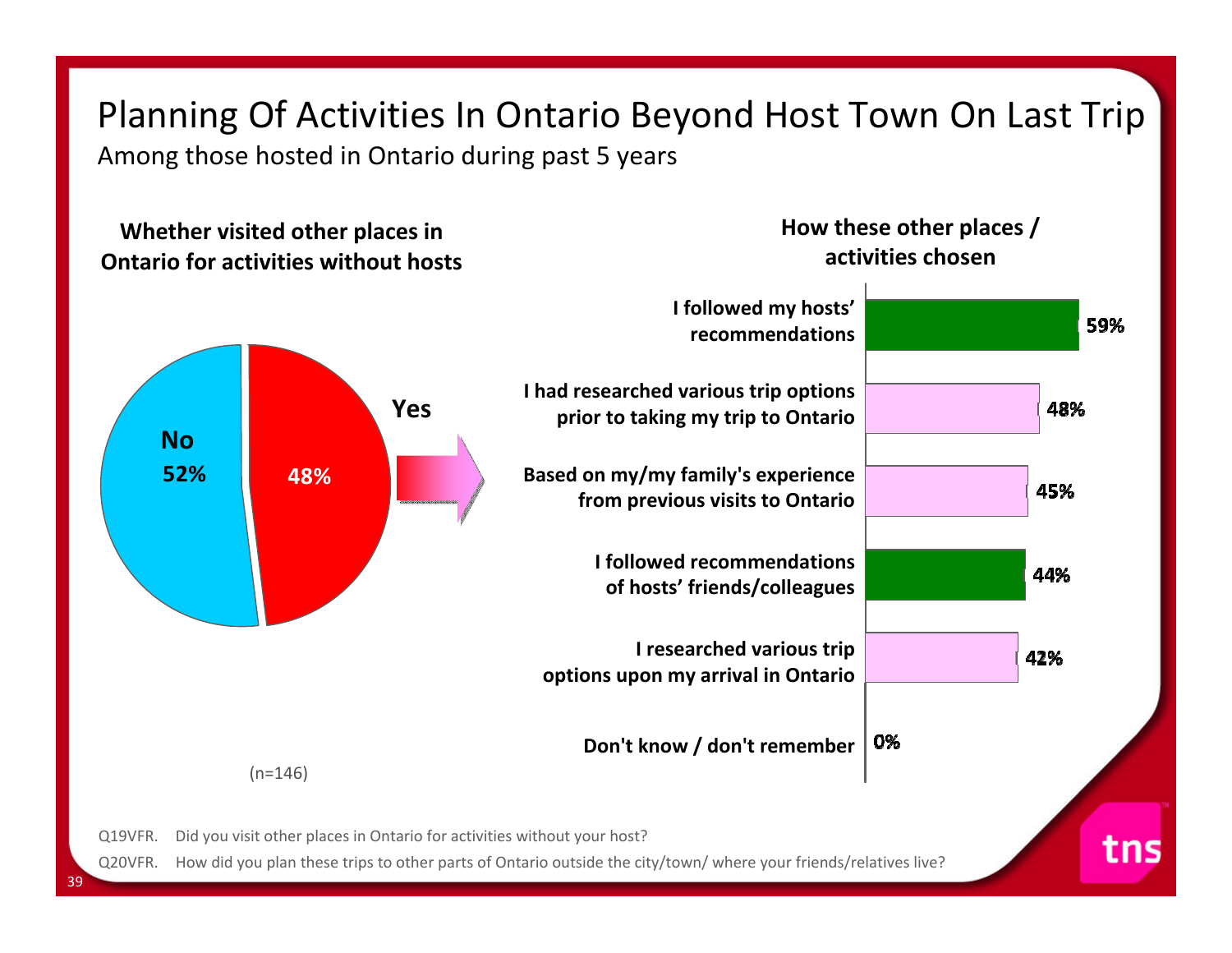## Expenditure By Host On My Visit

Among those hosted in Ontario during past 5 years

#### **Mid / Near Market Americans**

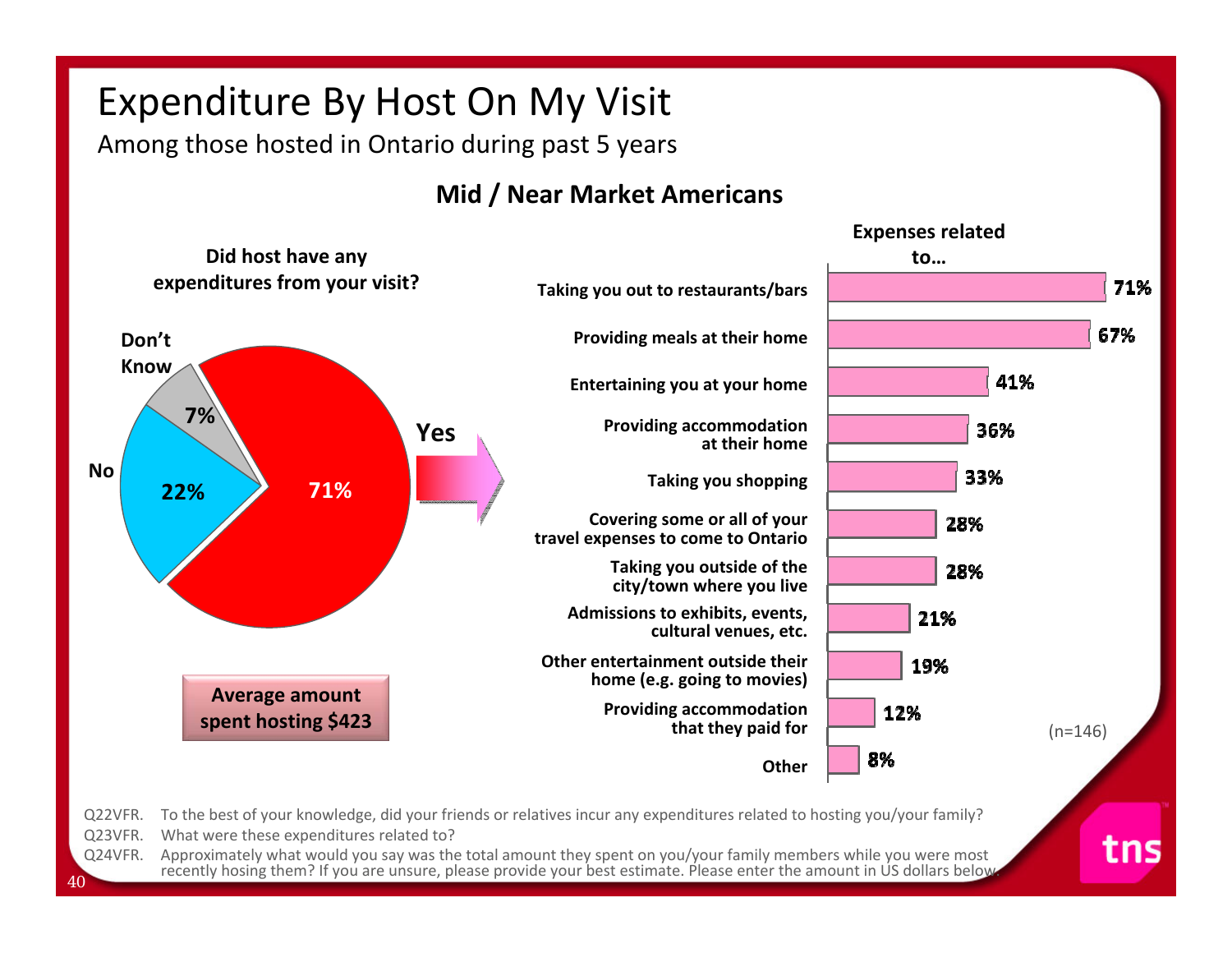#### Overall Satisfaction With Hosted Visit To Ontario

Among those hosted in Ontario during past 5 years



Q28VFR. Are you interested in visiting Ontario again in the future?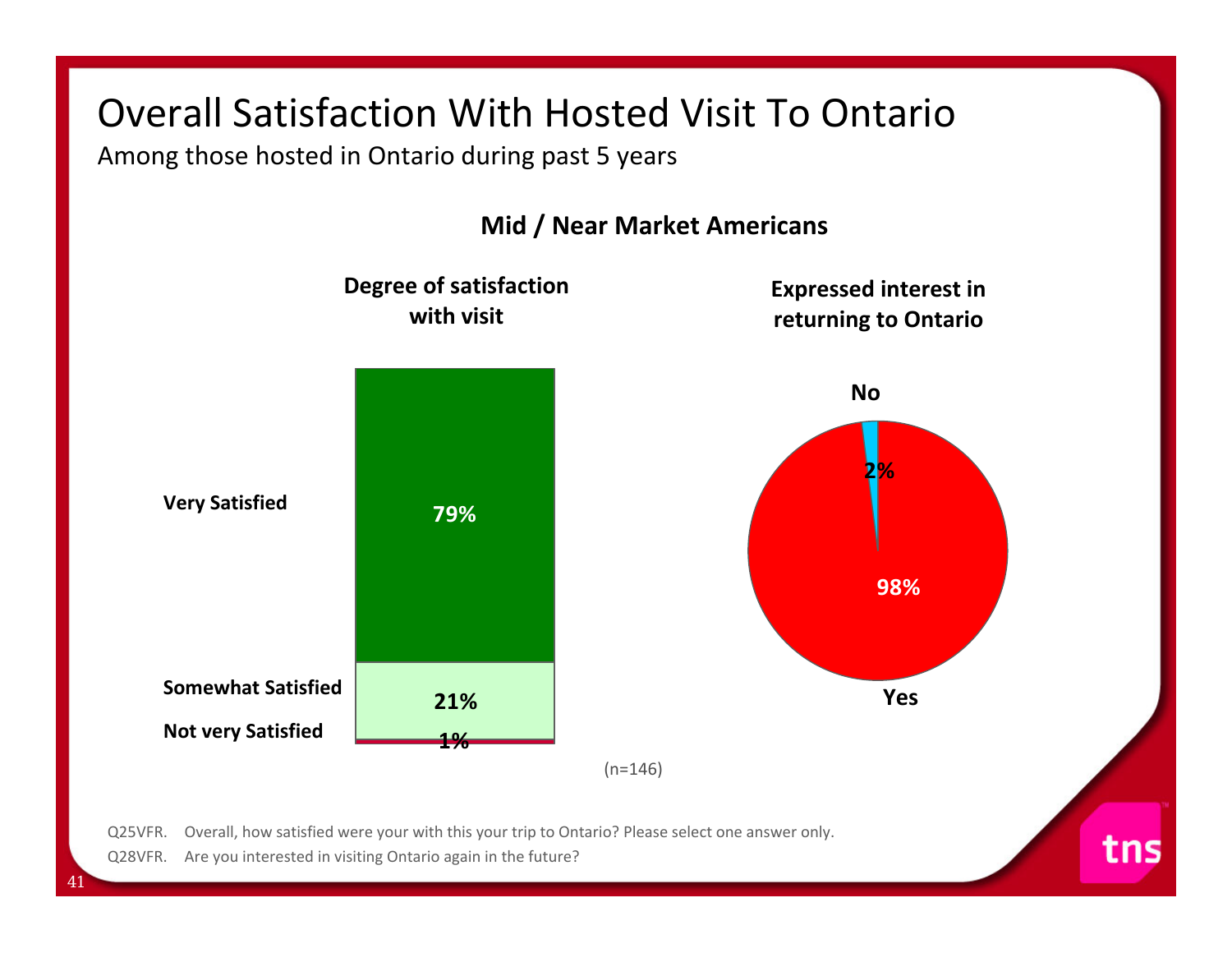### Volunteered 'Likes' Of Ontario Expressed By Visitors

Among those hosted in Ontario during past 5 years

42

#### **Mid / Near Market Americans**